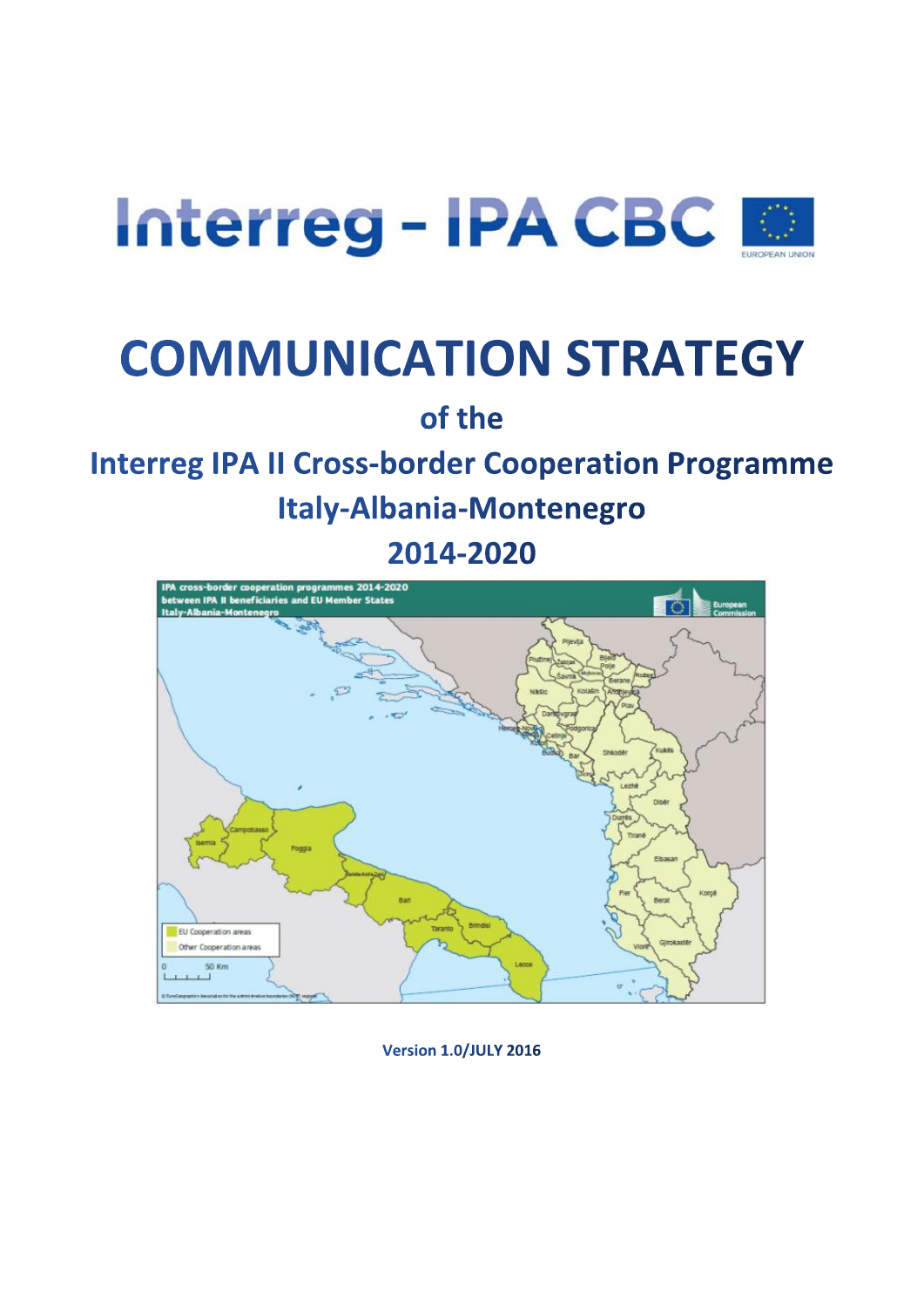### **Contents**

| 1.             |      |  |  |  |  |  |
|----------------|------|--|--|--|--|--|
| 2.             |      |  |  |  |  |  |
| 3.             |      |  |  |  |  |  |
| 4.             |      |  |  |  |  |  |
| 5.             |      |  |  |  |  |  |
|                | 5.1. |  |  |  |  |  |
|                | 5.2. |  |  |  |  |  |
| 6              |      |  |  |  |  |  |
|                | 6.1  |  |  |  |  |  |
|                | 6.2  |  |  |  |  |  |
| $\overline{7}$ |      |  |  |  |  |  |
| 8              |      |  |  |  |  |  |
| 9              |      |  |  |  |  |  |
| 10             |      |  |  |  |  |  |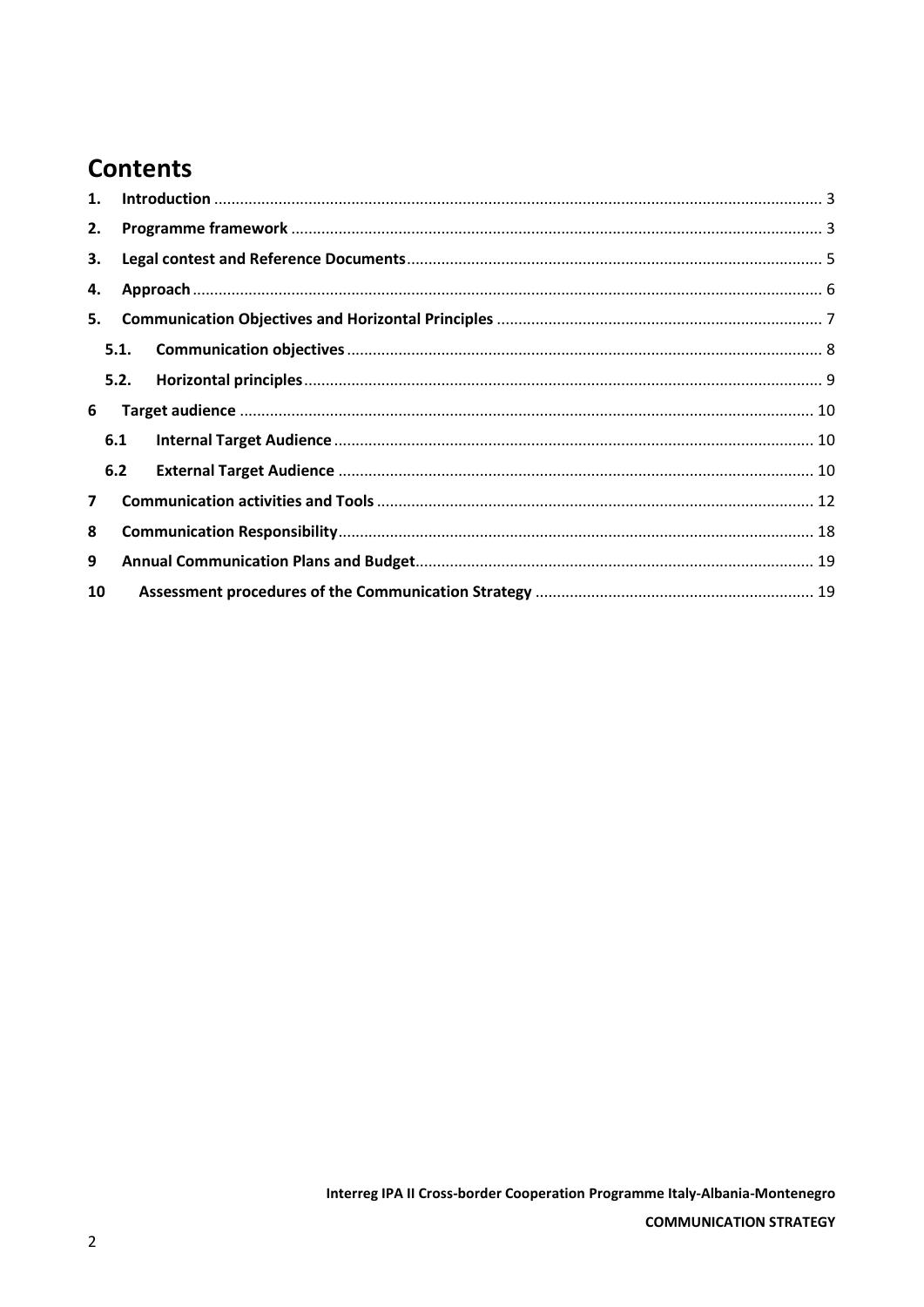### <span id="page-2-0"></span>**1. Introduction**

Communication is essential to ensure the success of EU funded Programme and projects, first of all because it is necessary to demonstrate to the wider public how European funds in general are being spent, but also because public authorities have to demonstrate the added-value of allocating resources to cooperation.

That is why it is important to pay attention to communication, at all the stages of the Programme development, considering it as a useful tool to achieve the Programme's objectives.

This Communication Strategy is a guideline for the communication activities and tools to be implemented within the INTERREG IPA II CBC ITALY – ALBANIA – MONTENEGRO PROGRAMME 2014-2020. It is a key strategic document of the Programme, setting out the information and communication measures to be taken to ensure the visibility and transparency of the Programme.

The implementation of the Communication Strategy is envisaged to play a crucial role in reaching the Programme results and objectives, as communication is a strategically important Programme implementation tool.

### <span id="page-2-1"></span>**2. Programme framework**

The aim of this Communication Strategy is to provide a strategic structure for the **Interreg IPA II Crossborder Cooperation Programme Italy-Albania-Montenegro 2014-2020** communication.

The Programme has four priority axes:

- 1) Strengthening the cross-border cooperation and competitiveness of SMEs.
- 2) Smart management of natural and cultural heritage for the exploitation of cross border sustainable tourism and territorial attractiveness.
- 3) Environment protection, risk management and low carbon strategy
- 4) Increasing cross border accessibility, promoting sustainable transport service and facilities and improving public infrastructures.

Below, a synthetic overview of the Priority Axes and the related Specific Objectives (SO) of the Operational Programme (2014-2020) is presented.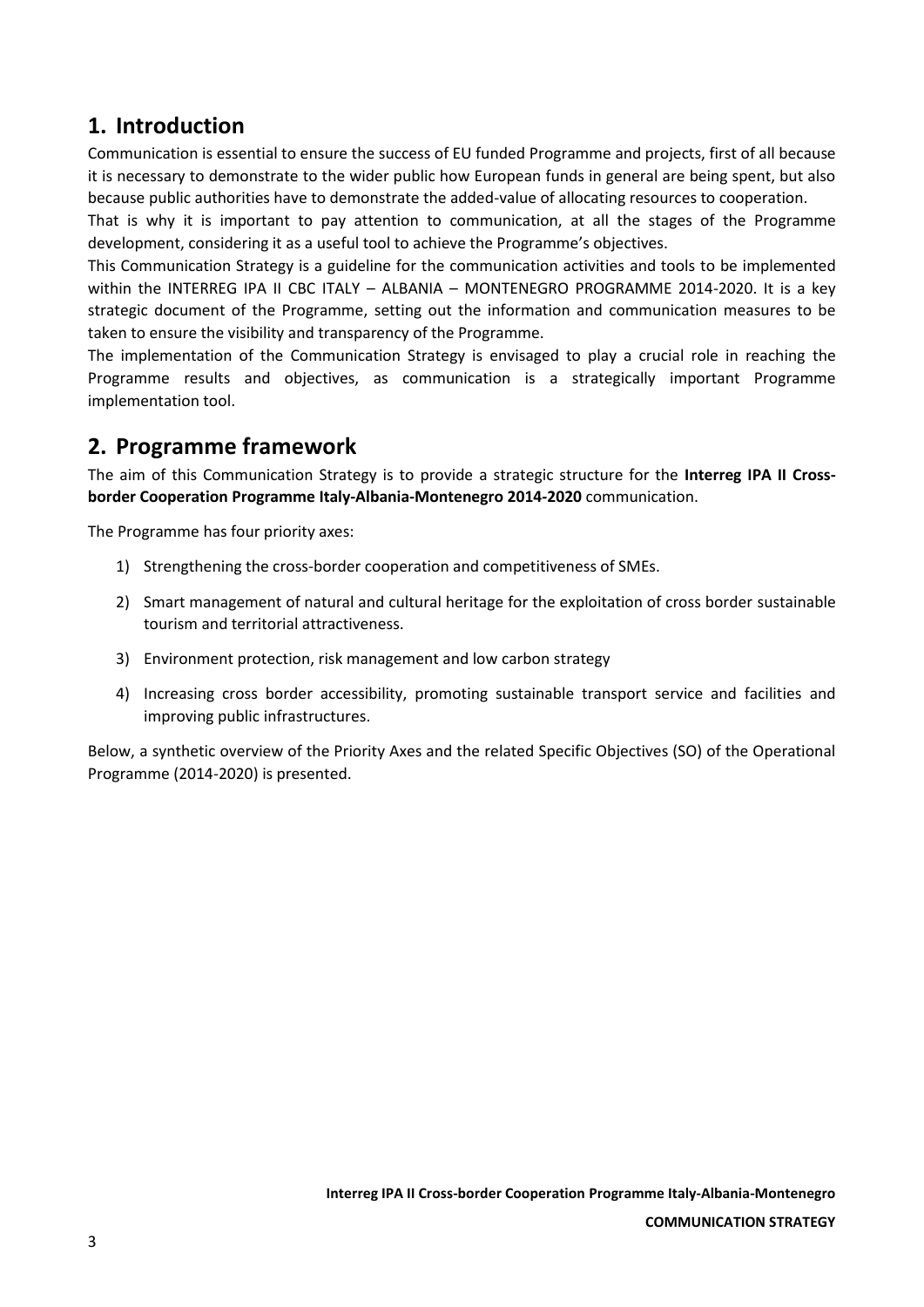### **Interreg IPA II Cross-border Cooperation Programme Italy-Albania-Montenegro 2014-2020**

#### **P.A. 1**

**Strengthening the crossborder cooperation and competitiveness of SMEs**

#### **P.A. 2**

**Smart management of natural and cultural heritage for the exploitation of cross border sustainable tourism and territorial attractiveness.**

#### **P.A. 3**

**Environment protection, risk management and low carbon strategy**

#### **P.A. 4**

**Increasing cross border accessibility, promoting sustainable transport service and facilities and improving public infrastructures.**

#### *S.O.1.1*

*Enhance the framework conditions for the development of SME s cross border market*

#### *S.O.2.1*

*Boost attractiveness of natural and cultural assets to improve a smart and sustainable economic development*

*Increase cross-border cooperation strategies on water landscapes*

*S.O.3.1*

*Promoting innovative practices and tools to reduce carbon emission and to improve energy efficiency in public sector*

*S.O.3.2*

*S.O.2.2 Increase the cooperation of the key actors of the area for the delivery of innovative cultural and creative products*

#### *S.O.4.1*

*Increase coordination among relevant stakeholders to promote sustainable cross border connections in the cooperation area*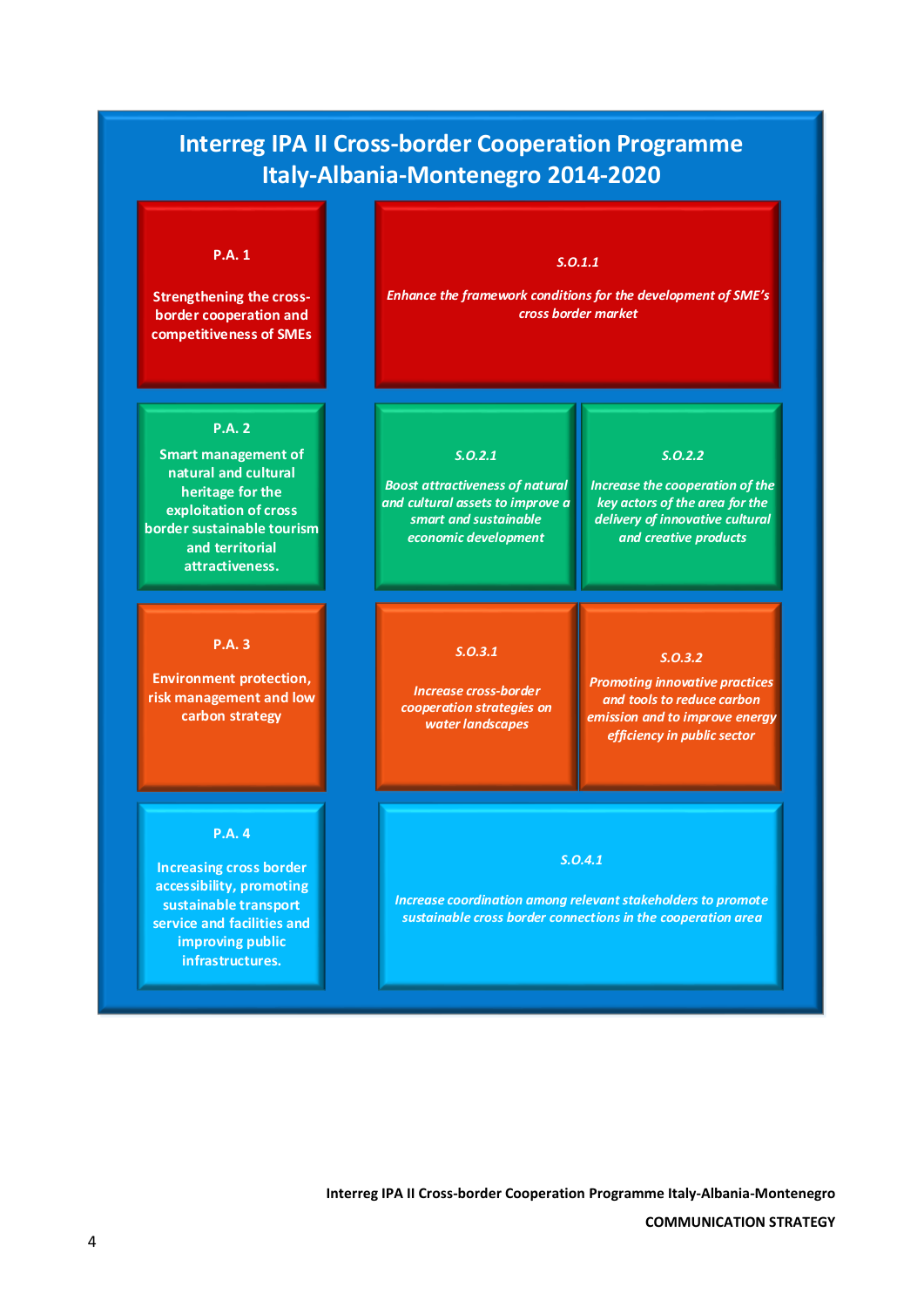Inside the Programme, the communication strategy is included into the Priority Axis 5 - TECHNICAL ASSISTANCE, that foresees the two following specific objectives.

| <b>PROGRAMME PRIORITY AXIS 5: TECHNICAL ASSISTANCE</b>                                                                                                                           |                                                                                                                                                                                                                                      |  |  |
|----------------------------------------------------------------------------------------------------------------------------------------------------------------------------------|--------------------------------------------------------------------------------------------------------------------------------------------------------------------------------------------------------------------------------------|--|--|
| <b>SPECIFIC OBJECTIVES</b>                                                                                                                                                       | <b>EXPECTED RESULTS</b>                                                                                                                                                                                                              |  |  |
| S.0.5.1<br>To increase in efficiency and effectiveness the<br>the I                                                                                                              | an adequate<br>Ensuring<br>management<br>and<br>$\bullet$<br>control environment of the Programme.<br>$\bullet$                                                                                                                      |  |  |
| and implementation<br>management<br>οf<br><b>Cooperation Programme</b>                                                                                                           | Ensuring that all Programme implementation<br>steps (including the launch of calls, contracting,<br>monitoring of operations and Programme<br>achievements, reimbursement of expenditure,<br>etc.) are timely and properly executed. |  |  |
| S.0.5.2<br>improve the support to applicants and<br>Τo<br>beneficiaries and to strengthen the involvement<br>relevant partners<br>in<br>the<br>οf<br>Programme<br>implementation | of<br>Increased<br>capacity<br>applicants<br>and<br>$\bullet$<br>beneficiary to participate in the Programme.<br>Strengthened involvement of relevant partners<br>$\bullet$<br>in Programme implementation.                          |  |  |

### <span id="page-4-0"></span>**3. Legal contest and Reference Documents**

INTERREG IPA II CBC ITALY – ALBANIA – MONTENEGRO PROGRAMME 2014-2020 Communication Strategy has been prepared in accordance with the following documents:

- INTERREG IPA II CBC ITALY ALBANIA MONTENEGRO PROGRAMME 2014-2020, adopted by the European Commission with Decision C(2015) 9491 of 15 December 2015.
- REGULATION (EU) No 1299/2013 OF THE EUROPEAN PARLIAMENT AND OF THE COUNCIL of 17 December 2013 on specific provisions for the support from the European Regional Development Fund to the European territorial cooperation goal.
- REGULATION (EU) No 1301/2013 OF THE EUROPEAN PARLIAMENT AND OF THE COUNCIL of 17 December 2013 on the European Regional Development Fund and on specific provisions concerning the Investment for growth and jobs goal and repealing Regulation (EC) No 1080/2006.
- REGULATION (EU) No 1303/2013 OF THE EUROPEAN PARLIAMENT AND OF THE COUNCIL of 17 December 2013 laying down common provisions on the European Regional Development Fund, the European Social Fund, the Cohesion Fund, the European Agricultural Fund for Rural Development and the European Maritime and Fisheries Fund and laying down general provisions on the European Regional Development Fund, the European Social Fund, the Cohesion Fund and the European Maritime and Fisheries Fund and repealing Council Regulation (EC) No 1083/2006 - Annex XII.
- COMMISSION IMPLEMENTING REGULATION (EU) No 821/2014 of 28 July 2014 laying down rules for the application of Regulation (EU) No 1303/2013 of the European Parliament and of the Council as regards detailed arrangements for the transfer and management of Programme contributions, the reporting on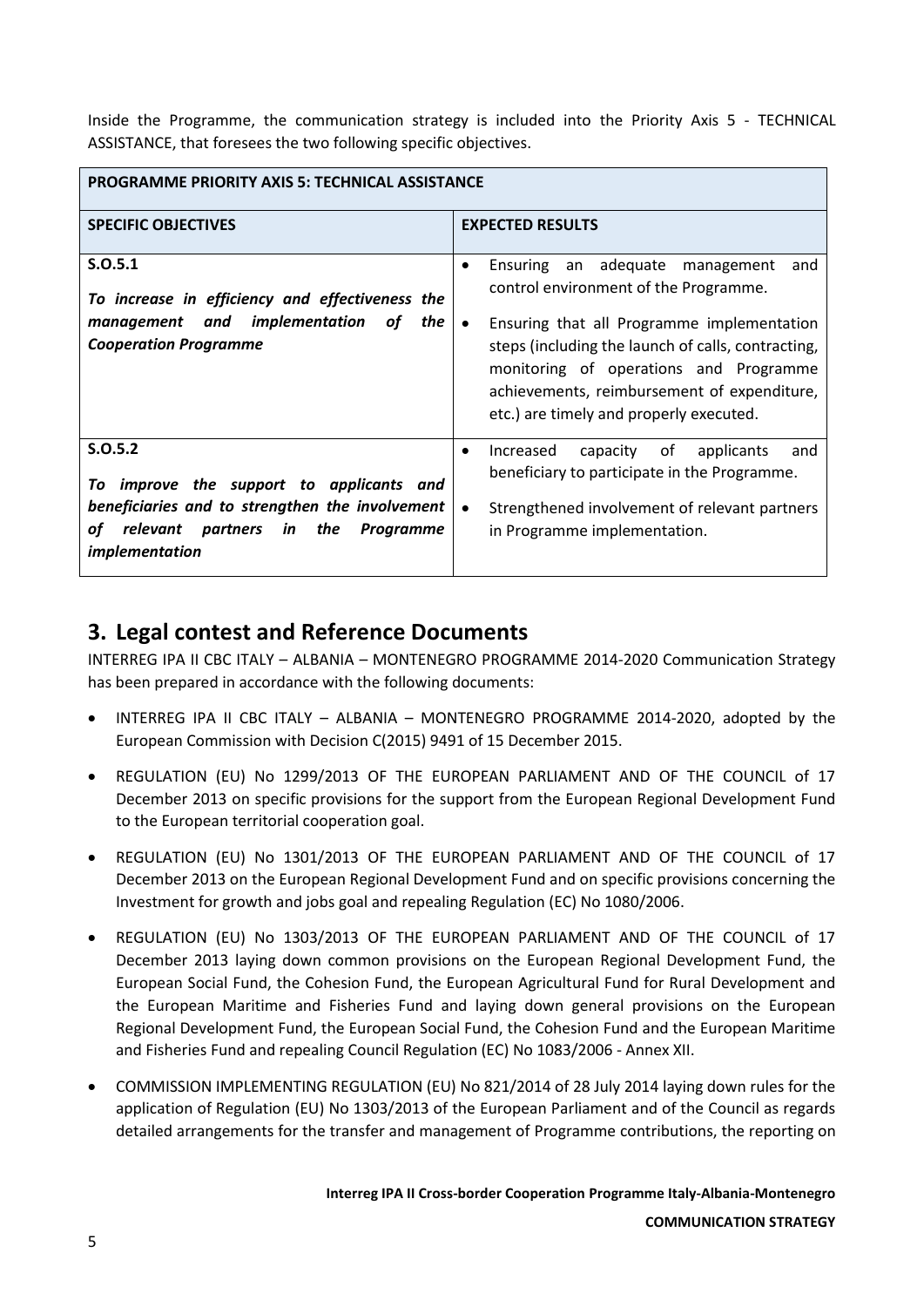financial instruments, technical characteristics of information and communication measures for operations and the system to record and store data.

- REGULATION (EU) No 231/2014 OF THE EUROPEAN PARLIAMENT AND OF THE COUNCIL of 11 March 2014 establishing an Instrument for Pre-accession Assistance (IPA II).
- COMMISSION IMPLEMENTING REGULATION (EU) No 447/2014 of 2 May 2014 on the specific rules for implementing Regulation (EU) No 231/2014 of the European Parliament and of the Council establishing an Instrument for Pre-accession assistance (IPA II).

The content of this Communication Strategy is defined taking into account some basic elements that can help the Programme communicating in a comprehensive and efficient way.

- The approach suggested by the INTERACT 2014-2020 Interreg Programme Management Handbook and Communication Toolkit from A to Z.
- Information and communication needs of the Programme area and the different beneficiaries potentially involved in the Programme, both at management and beneficiary levels.
- Lessons learned and experiences gained within the previous cooperation Programmes, involving the same Programme area (CBC IPA Adriatic 2007 - 2013, Italy Albania 2000/2006, MED and South-Est Europe Transnational Programmes 2007/2013).

### <span id="page-5-0"></span>**4. Approach**

The Programme implementation strategy aims to improve the economic, social and territorial cohesion of the area and - at the same time - contributes to achieve the Europe 2020 Strategy and the EU Strategy for the Adriatic and Ionian Region (EUSAIR) objectives.

The Programme main goal is to enhance the coordination in the Programme area to tackle common challenges, in order to boost and integrate territorial development. It aims to enable regional and local stakeholders from eligible areas to exchange knowledge and experiences, develop and implement pilot actions, test the new policies, products and services feasibility, and support investments in the Programme chosen sectors.

All the communication objectives, therefore, should be focused on relaying this vision to an audience as wide as possible, maintaining a clear focus and tailoring the message to match the information needs of the most relevant target groups. The Communication strategy has been drafted focusing on the objectives set out in the Cooperation Programme, pointing out the distinctiveness and comparative advantages of the area involved and the possibilities that the Programme offers for those goals to be achieved within the programming period and beyond. The achievements of the Programme as a whole, as well as those of its individual projects, should be widely promoted and, if possible, put into a wider perspective of their contribution to the EU Cohesion Policy.

The Programme does not have previous editions to refer to, but the involved territory (regions from Italy, Albania and Montenegro) is included in the wider European Union Macroregional Strategy for the Adriatic and Ionian Region (EUSAIR). For this reason, the Programme embraces the four EUSAIR Pillars: Blue Growth, Connecting the Regions, Environment and Sustainable Tourism.

As stated by the Commissioner for Regional Policy Corina Creţu (EUSAIR Forum 12/13-05-2016, Dubrovnik), the EUSAIR strategy plays a key role for a real integration and the promotion of the competitiveness in the territory, not only to increase competitiveness and connectivity in the Region, but also in terms of its integration. EUSAIR promotes cooperation between the EU and non-EU countries in order to ensure that no one is left behind on the path to prosperity.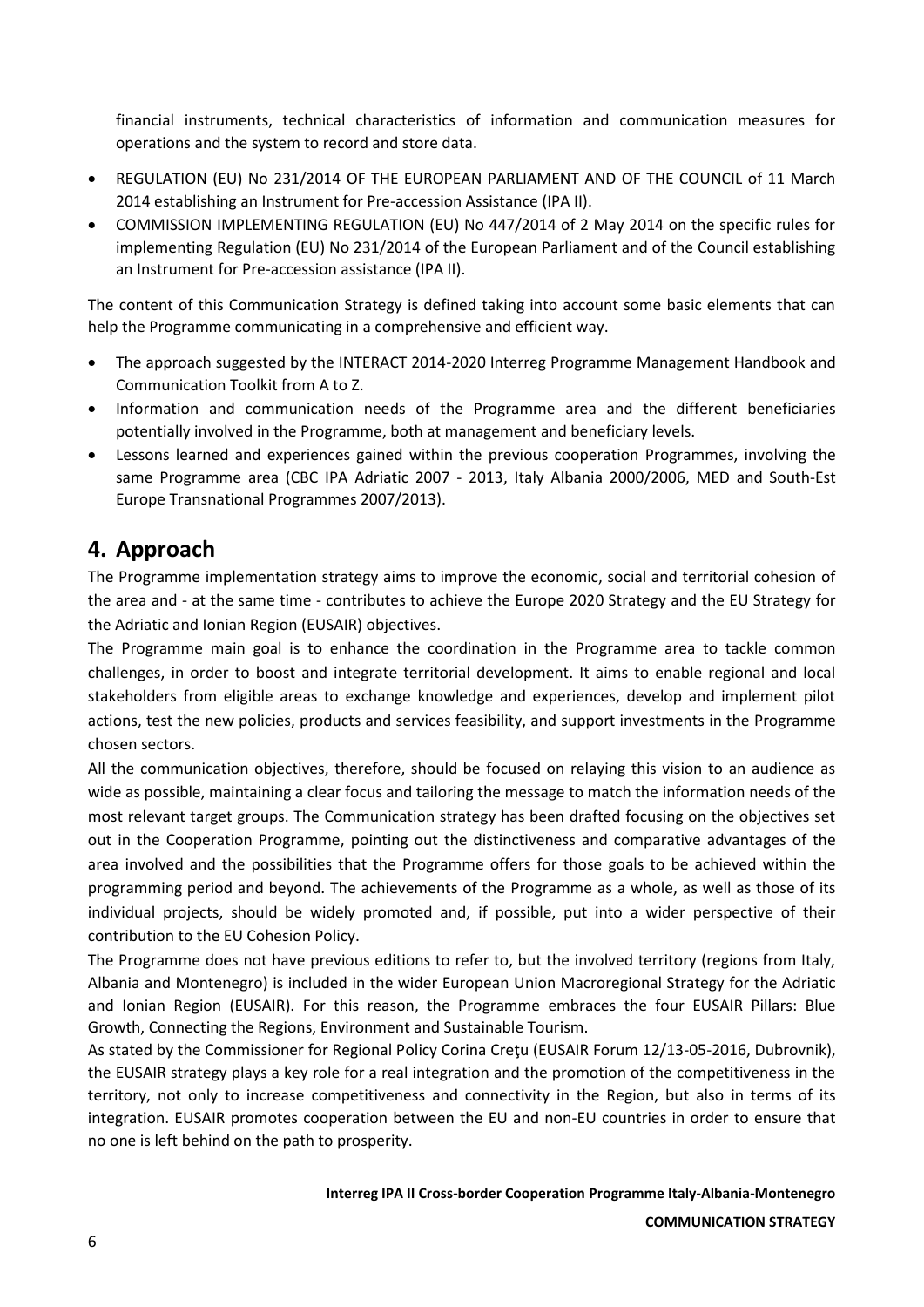In this context, a fundamental role is played by communication, considered the basis of cooperation and a prerequisite for the Programme to deliver meaningful and visible results among project partners and audiences outside the project communities.

In order to ensure continuity to the EU policy, the communication activities and tools performed during the previous Programming Period (2007/2013) among different Programmes in the area will be considered as basic input to the actions envisaged, through their capitalisation, the statement of new, more effective and pervasive actions and their spreading to the eligible Programme areas (local communities).

The Programme intends to assume an active role in direct communication with the (potential) beneficiaries, using all the communication technologies available, to reach an audience as wide as possible, and focusing on a more interactive approach in order to engage the target audiences and increase the attractiveness of the Programme. Thus, one of the objectives of this communication strategy within the Programme will be to raise awareness of the citizens and to show the benefits that cross-border cooperation brings to the Programme area.

All the communication, both internal and external, will be guided by the principles of transparency and clarity of expression, with keeping the proclaimed EU values in the highest regard.

The instruments that will be used to communicate are all the main media, the social media as Facebook and Twitter, some specialized magazines and the official Programme website and mobile app, constantly updated with all the useful information and tools for beneficiaries. At the same time, the beneficiaries will contribute to the contents of the web and mobile platforms in a synergic approach.

English is the working language of the Programme and consequently English will be mainly used for the communication activities.

### <span id="page-6-0"></span>**5. Communication Objectives and Horizontal Principles**

Communication activities will be linked to the Programme cycle management phases. To the two phases correspond the communication objectives and the horizontal principles.

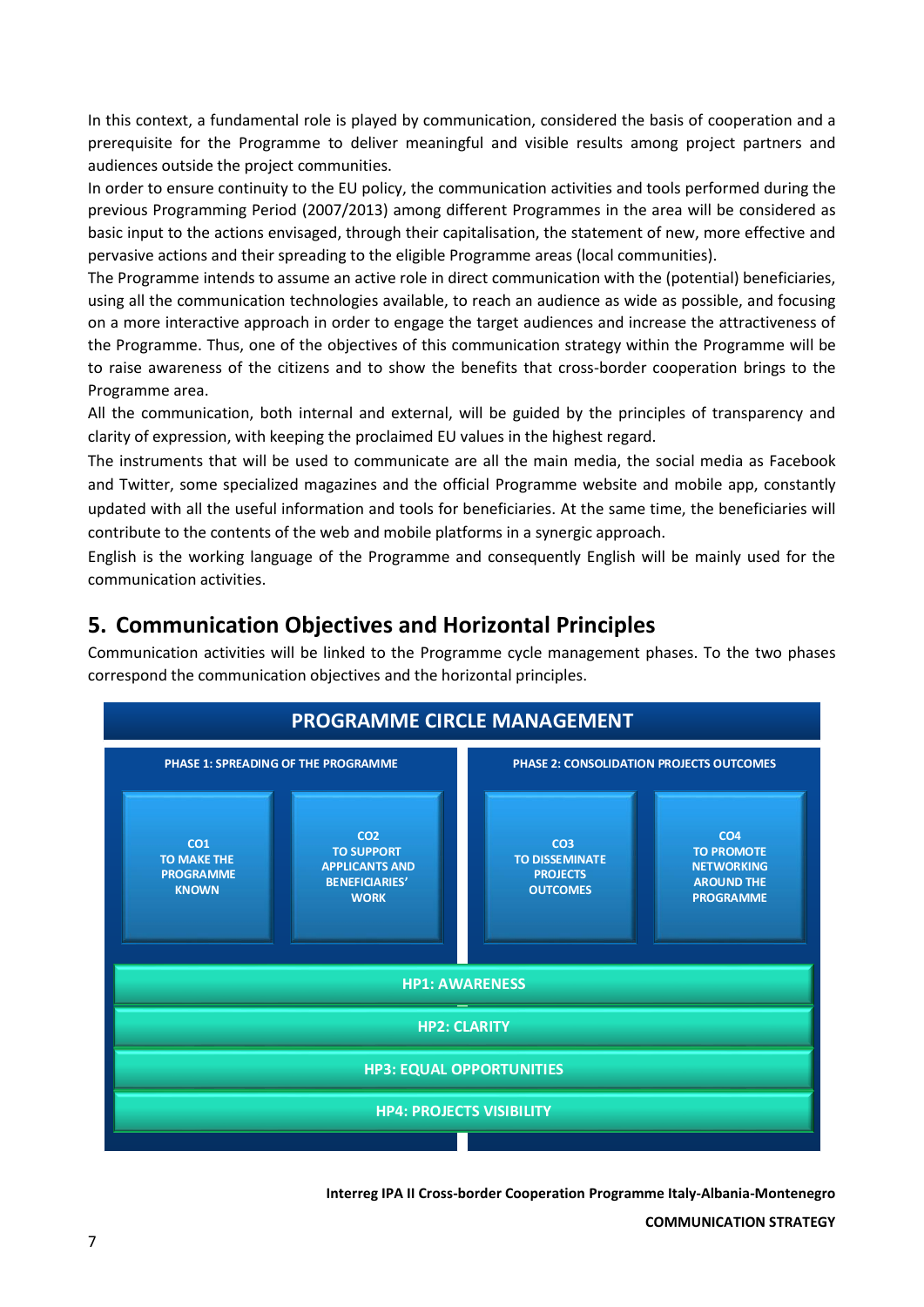### <span id="page-7-0"></span>**5.1.Communication objectives**

#### **C.O.1: MAKE THE IT-AL-ME COOPERATION PROGRAMME KNOWN**

As stated inside the Regulation (EU) No 1303/2013 of the European Parliament and of the Council of 17 December 2013, Annex XII "The managing authority shall ensure, in accordance with the communication strategy, that the operational Programme's strategy and objectives, and the funding opportunities offered through joint support from the Union and the Member State, are widely disseminated to potential beneficiaries and all interested parties, with details of the financial support from the Funds concerned".

For this reason, one of the specific objects of the communication strategy will focus on the diffusion of the Programme, in order to allow all the potential beneficiaries, stakeholders and EU citizens in general, to know the opportunities provided by the Programme calls and to stay informed on the projects implementation progress and outcomes.

#### **C.O.2: TO SUPPORT APPLICANTS AND BENEFICIARIES' WORK**

The support given to the applicants and, then, to the beneficiaries during the project implementation represents the basis of the good project management and communication.

The Managing Authority (MA) and the Joint Secretariat (JS) have to make sure that the lead and the project partners have the capacity to communicate with their projects' target audiences, in order to guarantee a good project development and implementation; that is why the MA and JS will establish a close relationship with projects communication managers.

The Programme has to provide information enabling partners to easily understand and readily pass it on to the project partners.

The MA and JS should make the lead and all the project partners aware of their own role, specifically about the services provided not provided to the project applicants and partners, and the functions they do and do not carry out within the Programme structure.

The Programme shall give to the approved projects the possibility to participate to workshops in order to improve the quality of the Programme's implementation. These workshops are useful tools that give suggestions and guidelines to projects' actors to help them to reach their objectives and achievements. The workshops are also focusing on the communication strategy, in order to give practical tips and advice on how to make their communication a successful and effective tool for reaching the projects overall objectives.

The Programme may ask the projects to present their results and achievements at any of the events organized by the Programme and also to participate to one of the several events organised by the European institutions which may help the project to achieve greater visibility and dissemination of their communication material and information about their results. The Programme participates in these events with input from the projects. When possible, the projects are encouraged to take part in these initiatives, which can also bring them more visibility and increase the contact with the local media.

#### **C.O.3 TO DISSEMINATE PROJECTS OUTCOMES**

Programme results and impacts have to be effective and visible within the cooperation area and beyond.

It is address to the regional, national, Adriatic and EU decision makers, in order to raise their awareness about Programme results and achievements. When carrying out communication activities in this field, cooperation with designated stakeholders of EUSAIR will have a high relevance.

To make thematic experts and opinion makers in the region aware of the Programme results and achievements is also basic. This can primarily be achieved by projects communicating with their respective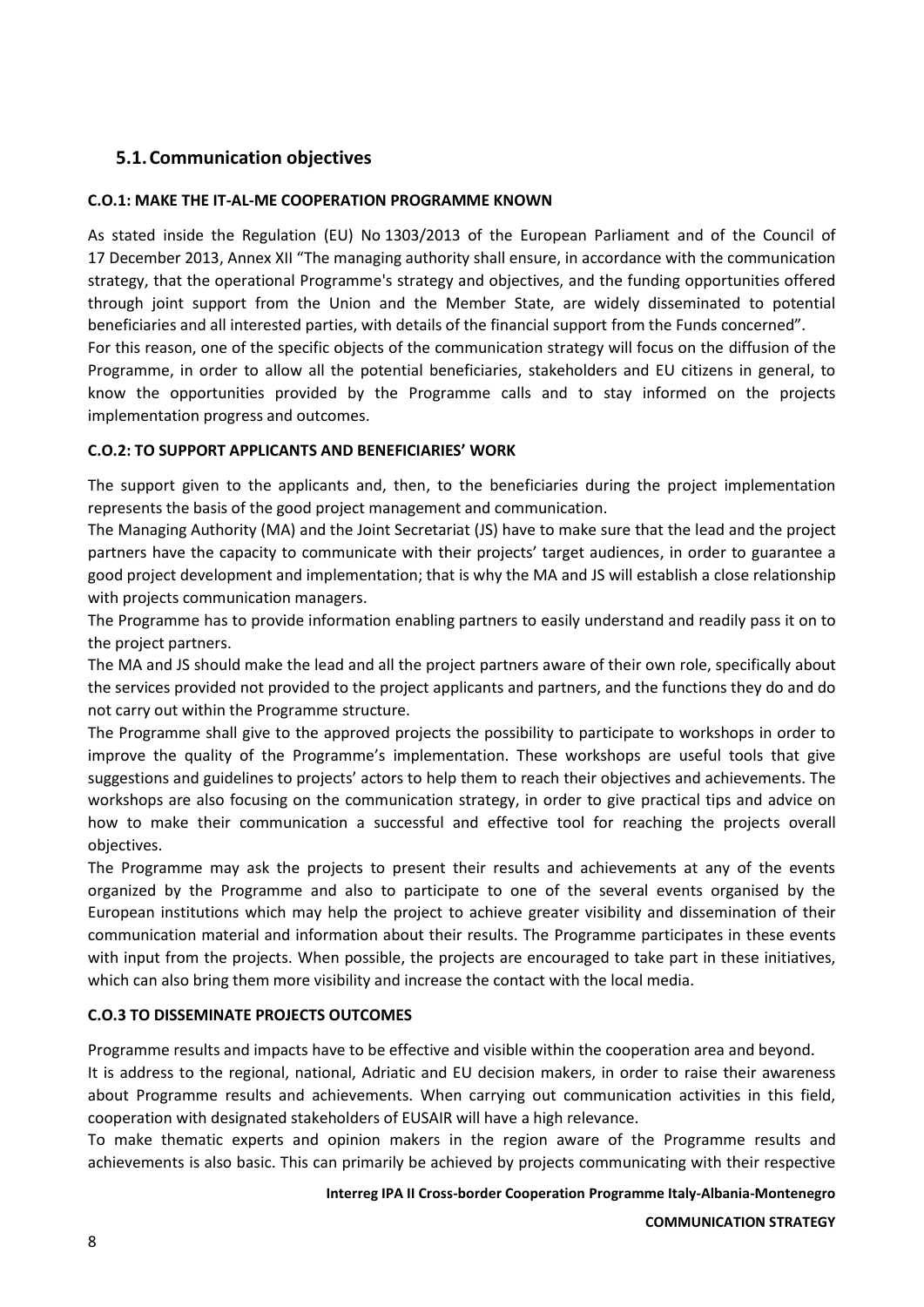thematic target audiences. To this end, the MA and JS will support project communication, including technical infrastructure and corporate branding items.

Moreover, it will be necessary to tackle the lack of information and awareness of the benefit of the Programme's implementation for the population.

#### **C.O.4: TO PROMOTE NETWORKING AROUND THE PROGRAMME**

As a number of bodies are directly or indirectly involved in the Programme's administration, the MA and JS have set specific aims to facilitate a more efficient cooperation among them:

- To make auditors and controllers aware of the Programme scope roles. The MA and JS will target auditors and controllers both through providing key information in writing, and through creating opportunities for dialogue;
- To make EUSAIR stakeholders aware of the scope, the activities and the results of the Programme;
- To make organisations/authorities hosting the Programme's managing bodies in all the involved States aware of the Programme and the usefulness of its achievements. This will be pursued by providing information and constant dialogue on the management level of the organizations involved.

### <span id="page-8-0"></span>**5.2.Horizontal principles**

The Communication Strategy methodology will match the following horizontal principles.

#### **H.P.1: Territorial Awareness**

Highlighting the role of the European Union and the Structural Funds of the EU for the raising of awareness about the full potential of the area involved in the Cooperation Programme. Raising awareness about the Programme areas involved means primarily revealing them the opportunities to grow and contributing in their widespread promotion. In this context, the active role of the European Union should be more clear and comprehensible also to the citizens.

#### **H.P.2: Funds Clarity**

Ensuring transparency and access to the Funds is concerned. The mechanisms for the Programme resources provision have to be transparent to the potential beneficiaries. By making clear the criteria guiding the EU funds it will be possible to ensure a targeted dissemination of information on specific benefits from the Programme participation for different potential applicants, and the general public (with the purpose of helping them to identify how they can benefit from the cross-border cooperation). Moreover, it will be necessary to provide a clear, specific and adequate information on the Programme rules and procedures to potential project applicants (in order to facilitate participation and quality projects) and empower them to participate in the Programme (in order to help them acknowledge their role in successful Programme implementation and cross-border cooperation).

#### **H.P.3: Equal opportunities**

Ensuring -in line with article 7 of the Regulation (EC) No 1303/2013- the equality between men and women and the integration of the gender perspective. The Programme web site and mobile app to be established will conform to the "WCAG, 2.0, Level AA" standard, in order to ensure that it will not be impossible for some people to access its content.

In case of organising advertising events -information session, seminars, workshops, conferences- the venue of the event will be chosen in a way that direct access to people in wheelchairs will be possible, in order to enable their participation. In some cases, special services may be needed to enable people with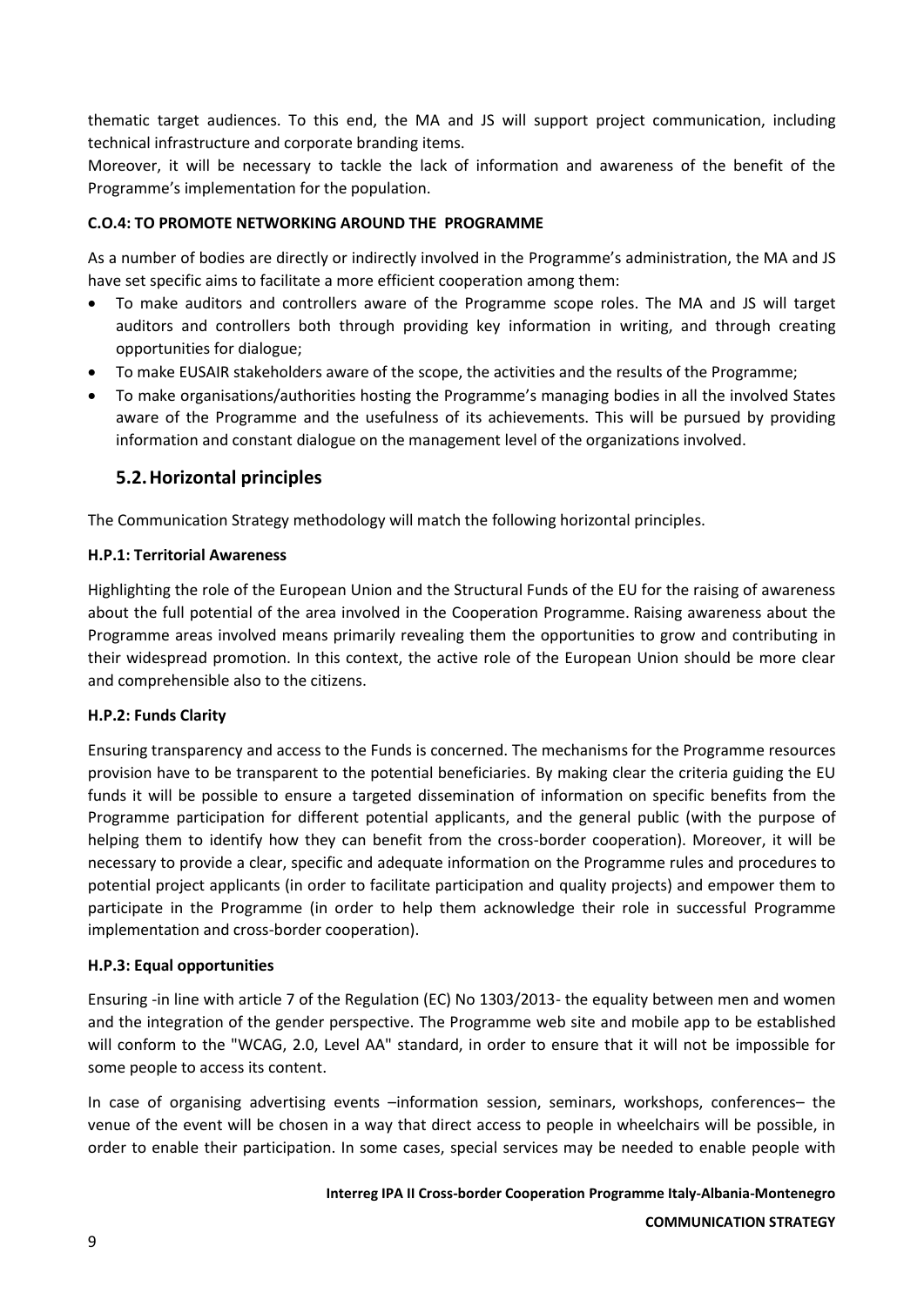disabilities to access to information. Assistance to disabled people during information events will be organised and such support services will be financed under the TA budget.

Equal opportunities will be ensured in terms of accessibility of the Programme information to potential beneficiaries and project partners from remote areas; in this case, in fact, info will be available via Internet and Programme events will be accessible in streaming, too.

#### **H.P.4: Projects Visibility**

Ensuring the widest visibility possible to the projects and the outcomes, in order to involve stakeholders and attract relevant beneficiaries for enhancing the Programme impacts. By using mass media, social platforms and institutional platforms, the Press Office will be able to spread throughout the areas involved, and the European countries in general, the projects development steps and outcomes, enabling all the target audiences to know the projects potentials, participate to their implementation and interact with them.

### <span id="page-9-0"></span>**6 Target audience**

Specific communication activities and tools should reach each target group identified. According to the role played inside the Programme, it is possible to distinguish to main categories of targets:

#### **1) Internal target audience**

The internal communication needs to be clear and well structured, in order to sustain the division of tasks and the information flow. An effective communication inside the bodies involved is the key asset to the success of the Programme.

#### **2) External target audience**

Communication to the external audience has to be clear, complete and effective, in order to aware about the Programme as a funding source, to engage into project development and to make key stakeholders aware of projects outcomes and potentials.

<span id="page-9-1"></span>

| <b>INTERNAL TARGET AUDIENCE</b> |                                                                                                                                                |                                                                                                                                                                                                                                                           |  |  |
|---------------------------------|------------------------------------------------------------------------------------------------------------------------------------------------|-----------------------------------------------------------------------------------------------------------------------------------------------------------------------------------------------------------------------------------------------------------|--|--|
| <b>Groups</b>                   | Potential activities to be addressed                                                                                                           | <b>Expected Results</b>                                                                                                                                                                                                                                   |  |  |
| Programme staff                 | Periodic work meetings<br><b>Briefing activities</b><br>Training and seminars<br>Dedicated section inside the web<br>portal and the mobile app | functioning<br>0f<br>the<br>Effective<br>$\overline{\phantom{0}}$<br>Programme<br>definition<br>role<br>Clear<br>and<br>concertation among the bodies<br>involved<br>Success of the Programme from<br>logistic and organizational<br>the<br>point of view |  |  |

#### **6.1Internal Target Audience**

#### <span id="page-9-2"></span>**6.2External Target Audience**

|               | <b>EXTERNAL TARGET AUDIENCE</b>      |                         |
|---------------|--------------------------------------|-------------------------|
| <b>Groups</b> | Potential activities to be addressed | <b>Expected Results</b> |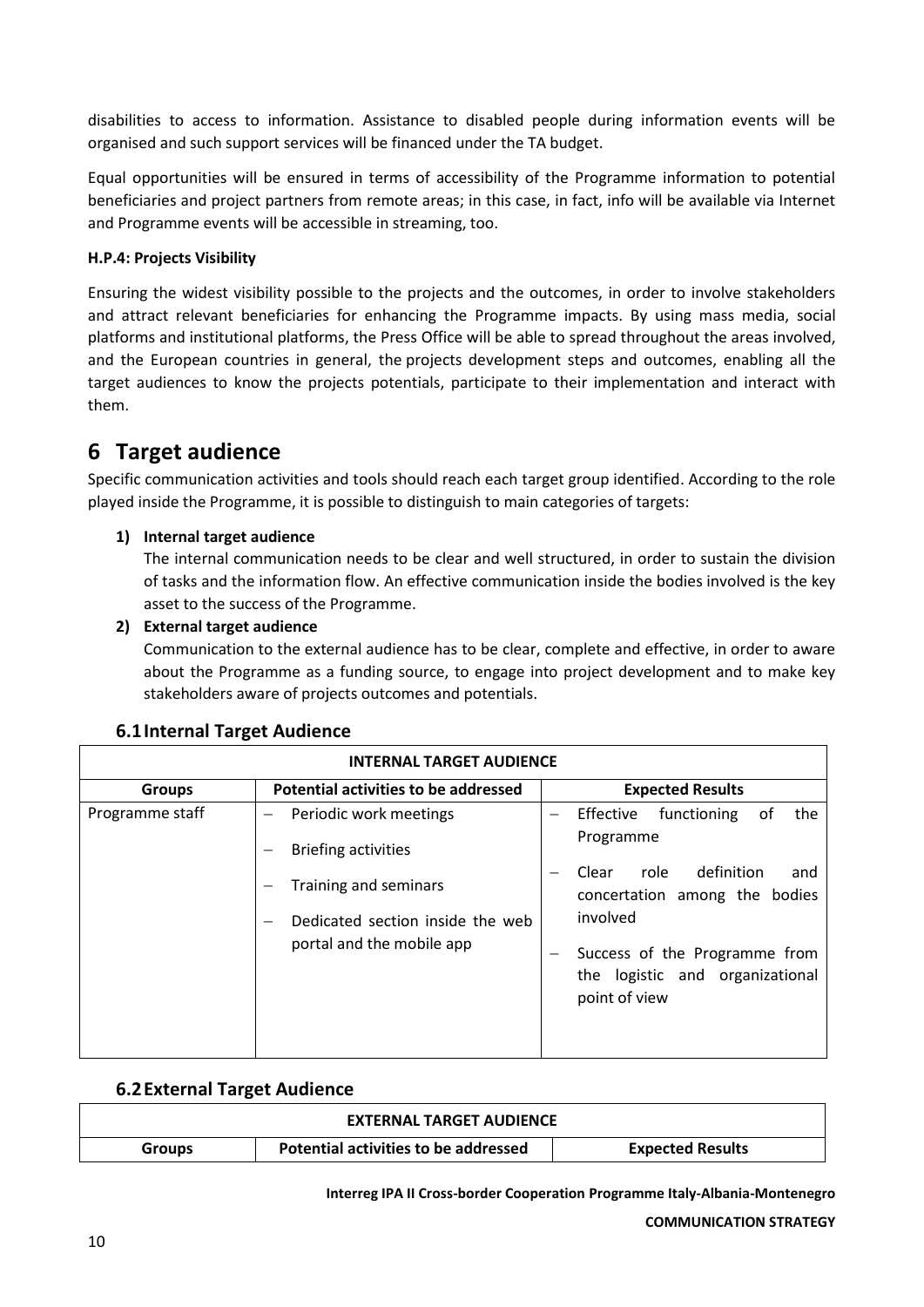| Potential applicants                                                                                                                                                                                                                                          | $\qquad \qquad -$                             | Social media<br>Conferences and seminars<br>Continuous<br>updating<br>the<br>of<br>Programme website and mobile app<br>Widespread dissemination of the<br>calls with detailed information for<br>the proposals submission<br>Spreading<br>οf<br>Programme<br>background information, objectives,<br>expected results on the medium<br>and long term                                                                                                                                                             | Proposals submission from all<br>the eligible Programme areas<br>A high level of quality proposals,<br>satisfying<br>the<br>Programme<br>requirements and meeting its<br>objectives (low error rate at the<br>projects submission level)<br>Effective dissemination of the<br>resources of the Programme<br>across all the eligible area |
|---------------------------------------------------------------------------------------------------------------------------------------------------------------------------------------------------------------------------------------------------------------|-----------------------------------------------|-----------------------------------------------------------------------------------------------------------------------------------------------------------------------------------------------------------------------------------------------------------------------------------------------------------------------------------------------------------------------------------------------------------------------------------------------------------------------------------------------------------------|------------------------------------------------------------------------------------------------------------------------------------------------------------------------------------------------------------------------------------------------------------------------------------------------------------------------------------------|
| Beneficiaries,<br>receiving funding from<br>Cooperation<br>the<br>Programme.                                                                                                                                                                                  | $\overline{\phantom{0}}$                      | Clear Information and constant<br>support to project management,<br>promotion<br>of<br>the<br>results,<br>coordination with<br>other relevant<br>interventions (or<br>partnership<br>relevant institutions), in order to<br>maximize results<br>Information and constant support<br>the compliance<br>with<br>the<br>on<br>Programme<br>requirement<br>and<br>regulations and their obligation for<br>informing the public on the aim of<br>the operations                                                      | Complete understanding of the<br>Programme requirements and<br>effective implementation of the<br>actions (low error rate in project<br>management)<br>Dissemination<br>of<br>information<br>the<br>of<br>the<br>about<br>results<br>Programme<br>Capitalizing on the results of the<br>Programme                                        |
| Influencers, as:<br>authorities<br>policy makers<br>٠<br>politicians<br>industry<br>funding<br>match<br>$\bullet$<br>providers<br>trade<br>educational<br>and<br>research<br>institutions<br>the press<br>EU info centers<br>Think tanks<br>Specialised media | $\overline{\phantom{0}}$                      | Information on the existence of the<br>Programme, on its background, on<br>the objectives, expected benefits,<br>the<br>medium<br>and<br>long-term<br>expected and obtained results<br>Provision to the mass-media of<br>interesting and always<br>updated<br>news about the Programme<br>Participation of the institutions and<br>mass-media in events and actions<br>related to the Programme<br>Categorization of news items and<br>promotion with the appropriate<br>media (at the local or national level) | Promotion of the results of<br>Programme<br>projects<br>implementation.<br><b>Support from Institutions</b><br>Programme spreading via main<br>mass media<br>Network between public and<br>private bodies to enhance and<br>develop projects outcomes                                                                                    |
| Opinion and<br>Public<br>Other organisations.                                                                                                                                                                                                                 | $\qquad \qquad -$<br>$\overline{\phantom{0}}$ | Promotion of the Programme, its<br>axes, its vision, and its goals<br>Promotion of the results<br>and<br>benefits of the implementation of<br>Programme<br>the<br>through<br>the<br>highlighting of good practices<br>Promotion<br>of the<br>social<br>and<br>economic impact of the Programme<br>Promotion of the EU role in the<br>economic growth of the Programme<br>involved area                                                                                                                          | Submission of proposals from all<br>eligible<br>for<br>the<br>the<br>areas<br>Programme<br>Increase<br>of<br>the<br>public's<br>knowledge of the Programme<br>and support for the initiative<br>Complete understanding of the<br>effective<br>Programme<br>and<br>implementation of the actions                                          |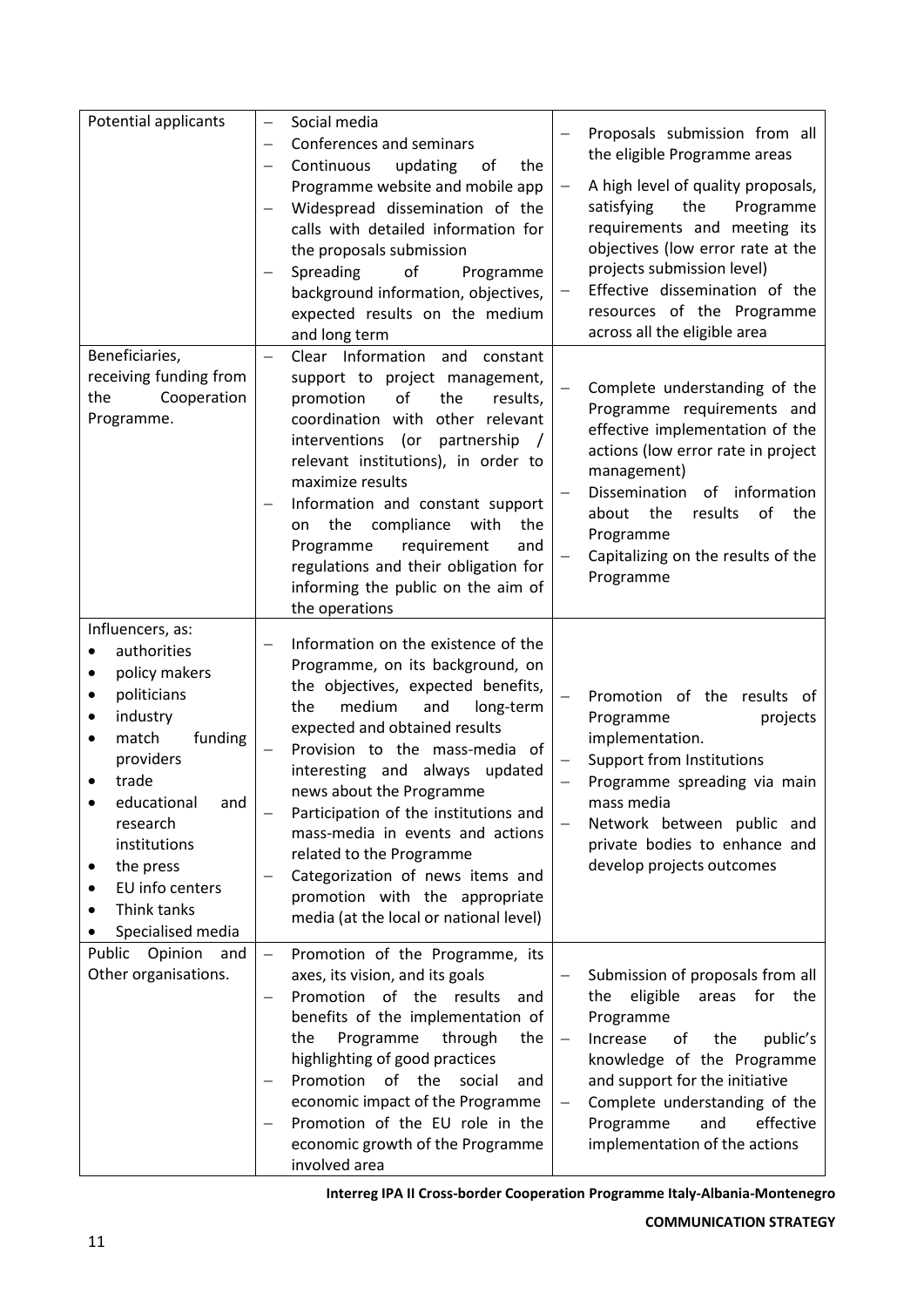### <span id="page-11-0"></span>**7 Communication activities and Tools**

The communication intervention lines can be grouped into three categories:

#### **Institutional Communication**

- Programme Website portal
- Branding
- Mobile App
- Programme Publications
- **•** Information materials and videos

#### **Public Relationships**

- Press Office
- Social media
- Events
- **•** Training Sessions

#### **Marketing Communication**

- Advertising
- Printed Materials
- Promotional Materials

The table below can help to clarify the crucial role of each Tool within the Communication Strategy:

| <b>Activities/Tools</b>       | <b>Communication</b><br><b>Objectives</b>                                                                                                                                                                                                                                              | <b>Target Audience</b>                                                                                                                                                                      | <b>Timing</b>                                                                                                                      |
|-------------------------------|----------------------------------------------------------------------------------------------------------------------------------------------------------------------------------------------------------------------------------------------------------------------------------------|---------------------------------------------------------------------------------------------------------------------------------------------------------------------------------------------|------------------------------------------------------------------------------------------------------------------------------------|
| 1)Programme<br>Website portal | <b>C.O.1 MAKE THE IT-AL-ME-</b><br><b>COOPERATION PROGRAMME</b><br><b>KNOWN</b><br><b>C.O.2 TO SUPPORT</b><br><b>APPLICANTS AND</b><br><b>BENEFICIARIES' WORK</b><br><b>C.O.3 TO DISSEMINATE</b><br>PROJECTS OUTCOMES<br><b>C.O.4 TO PROMOTE</b><br>NETWORKING AROUND THE<br>PROGRAMME | Programme staff<br>٠<br>Potential applicants<br>$\bullet$<br><b>Beneficiaries</b><br>$\bullet$<br><b>Influencers</b><br>$\bullet$<br>Public Opinion and<br>$\bullet$<br>Other organisations | To be set up in the<br>starting phase and<br>constantly used and<br>updated during the<br>whole implementation<br>of the Programme |
| 2) Branding                   | <b>C.O.1 MAKE THE IT-AL-ME-</b><br><b>COOPERATION PROGRAMME</b><br><b>KNOWN</b><br><b>C.O.3 TO DISSEMINATE</b><br>PROJECTS OUTCOMES                                                                                                                                                    | Potential applicants<br>$\bullet$<br><b>Beneficiaries</b><br>$\bullet$<br><b>Influencers</b><br>$\bullet$<br>Public Opinion and<br>$\bullet$<br>Other organisations                         | To be set up in the<br>starting phase and used<br>during the whole<br>implementation of the<br>Programme                           |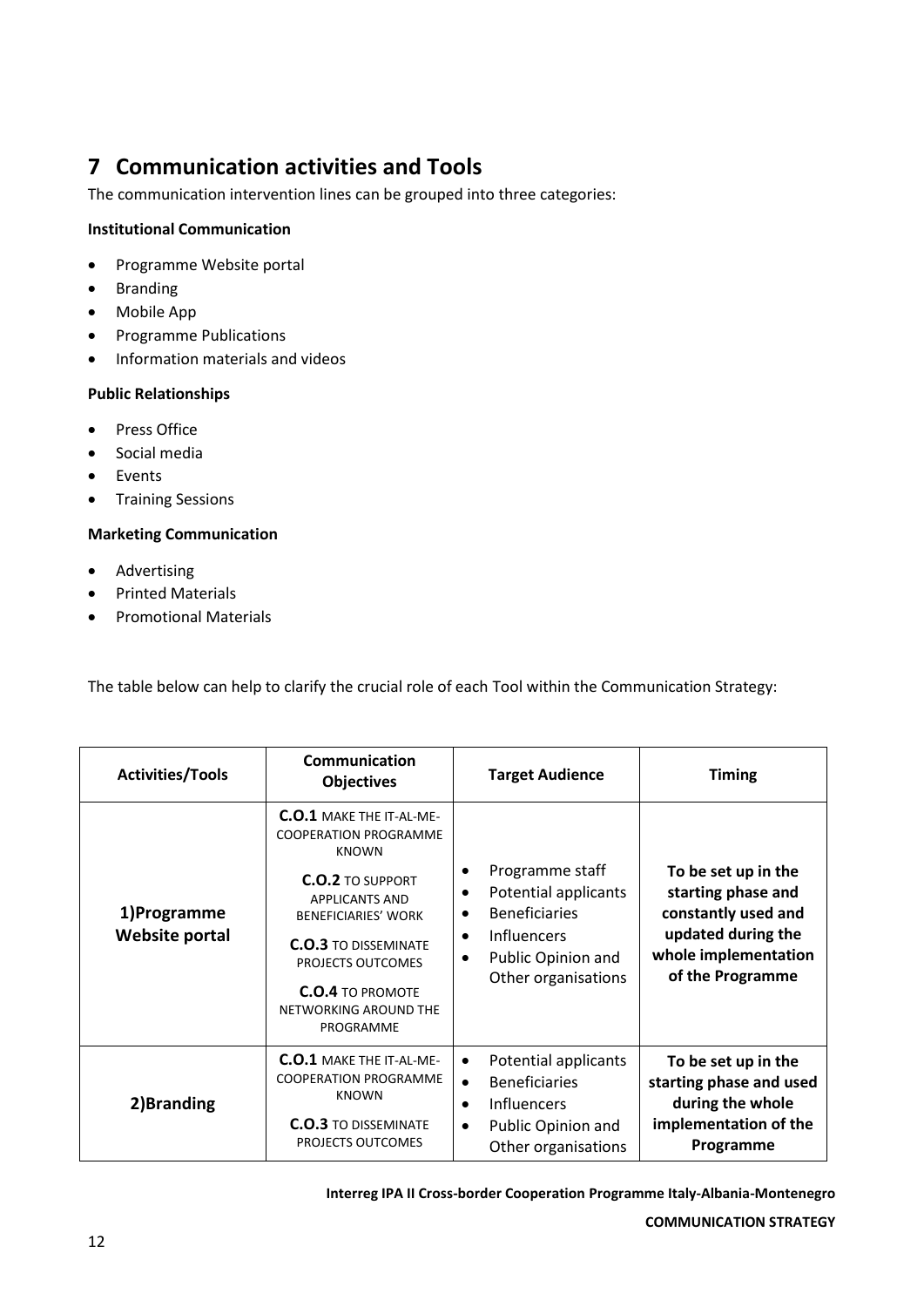| 3) Mobile App                         | <b>C.O.1 MAKE THE IT-AL-ME-</b><br><b>COOPERATION PROGRAMME</b><br><b>KNOWN</b><br><b>C.O.2 TO SUPPORT</b><br>APPLICANTS AND<br><b>BENEFICIARIES' WORK</b><br><b>C.O.3 TO DISSEMINATE</b><br>PROJECTS OUTCOMES<br><b>C.O.4 TO PROMOTE</b><br>NETWORKING AROUND THE<br>PROGRAMME        | Programme staff<br>$\bullet$<br>To be set up in the<br>Potential applicants<br>starting phase and<br>$\bullet$<br>constantly used and<br><b>Beneficiaries</b><br>$\bullet$<br>updated during the<br>Influencers<br>$\bullet$<br>whole implementation<br>Public Opinion and<br>$\bullet$<br>of the Programme<br>Other organisations                                                                          |
|---------------------------------------|----------------------------------------------------------------------------------------------------------------------------------------------------------------------------------------------------------------------------------------------------------------------------------------|-------------------------------------------------------------------------------------------------------------------------------------------------------------------------------------------------------------------------------------------------------------------------------------------------------------------------------------------------------------------------------------------------------------|
| 4)Programme<br><b>Publications</b>    | <b>C.O.1 MAKE THE IT-AL-ME-</b><br><b>COOPERATION PROGRAMME</b><br><b>KNOWN</b><br><b>C.O.2 TO SUPPORT</b><br>APPLICANTS AND<br><b>BENEFICIARIES' WORK</b><br><b>C.O.3 TO DISSEMINATE</b><br>PROJECTS OUTCOMES                                                                         | To be set up in the<br>starting phase<br>Programme staff<br>$\bullet$<br>(Manuals and<br>Potential applicants<br>$\bullet$<br><b>Guidelines) and during</b><br><b>Beneficiaries</b><br>$\bullet$<br>the whole<br>Influencers<br>$\bullet$<br>implementation of the<br>Public Opinion and<br>$\bullet$<br><b>Programme (Best</b><br>Other organisations<br><b>Practice Book, Projects</b><br>catalogue, etc) |
| 5)Information<br>materials and videos | <b>C.O.1 MAKE THE IT-AL-ME-</b><br><b>COOPERATION PROGRAMME</b><br><b>KNOWN</b><br><b>C.O.2 TO SUPPORT</b><br><b>APPLICANTS AND</b><br><b>BENEFICIARIES' WORK</b><br><b>C.O.3 TO DISSEMINATE</b><br>PROJECTS OUTCOMES<br><b>C.O.4 TO PROMOTE</b><br>NETWORKING AROUND THE<br>PROGRAMME | To be set up in the<br>Potential applicants<br>٠<br>starting phase and<br><b>Beneficiaries</b><br>$\bullet$<br>constantly updated<br>Influencers<br>$\bullet$<br>according to the<br>Public Opinion and<br>$\bullet$<br>Programme<br>Other organisations<br>implementation stages                                                                                                                           |
| 6) Press Office                       | <b>C.O.1 MAKE THE IT-AL-ME-</b><br><b>COOPERATION PROGRAMME</b><br><b>KNOWN</b><br><b>C.O.3 TO DISSEMINATE</b><br>PROJECTS OUTCOMES<br><b>C.O.4 TO PROMOTE</b><br>NETWORKING AROUND THE<br>PROGRAMME                                                                                   | Potential applicants<br>To be set up in the<br>$\bullet$<br><b>Beneficiaries</b><br>starting phase and<br>$\bullet$<br>active during the whole<br>Influencers<br>$\bullet$<br>implementation of the<br>Public Opinion and<br>$\bullet$<br>Programme<br>Other organisations                                                                                                                                  |
| 7) Social media                       | <b>C.O.1 MAKE THE IT-AL-ME-</b><br><b>COOPERATION PROGRAMME</b><br><b>KNOWN</b><br><b>C.O.2</b> TO SUPPORT<br>APPLICANTS AND<br><b>BENEFICIARIES' WORK</b><br><b>C.O.3 TO DISSEMINATE</b><br>PROJECTS OUTCOMES<br><b>C.O.4 TO PROMOTE</b><br>NETWORKING AROUND THE<br>PROGRAMME        | People employed<br>$\bullet$<br>for bodies involved<br>in the governance<br>To be used and<br>of the Programme<br>updated during the<br><b>Potential applicants</b><br>$\bullet$<br>whole implementation<br><b>Beneficiaries</b><br>$\bullet$<br>of the Programme<br>Influencers<br>$\bullet$<br>Public Opinion and<br>$\bullet$<br>Other organisations                                                     |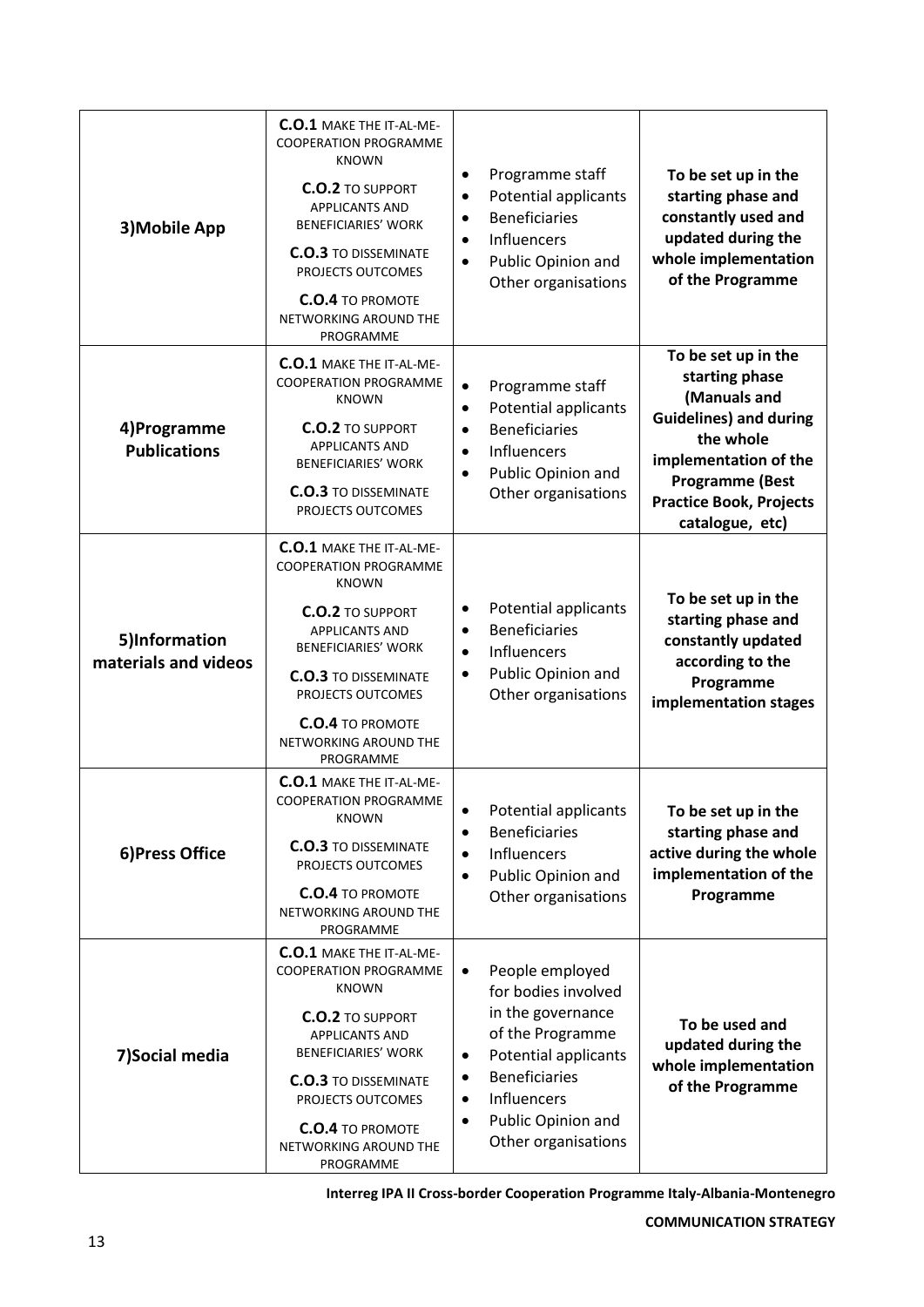| 8) Events                          | <b>C.O.1 MAKE THE IT-AL-ME-</b><br><b>COOPERATION PROGRAMME</b><br><b>KNOWN</b><br><b>C.O.2 TO SUPPORT</b><br><b>APPLICANTS AND</b><br><b>BENEFICIARIES' WORK</b><br><b>C.O.3 TO DISSEMINATE</b><br>PROJECTS OUTCOMES<br><b>C.O.4 TO PROMOTE</b><br>NETWORKING AROUND THE<br>PROGRAMME | People employed<br>$\bullet$<br>for bodies involved<br>in the governance<br>of the Programme<br>Potential applicants<br>$\bullet$<br><b>Beneficiaries</b><br>$\bullet$<br>Influencers<br>$\bullet$<br>Public Opinion and<br>$\bullet$<br>Other organisations | To be planned<br>according to the<br>Programme needs (and<br>related annual Plans) |
|------------------------------------|----------------------------------------------------------------------------------------------------------------------------------------------------------------------------------------------------------------------------------------------------------------------------------------|--------------------------------------------------------------------------------------------------------------------------------------------------------------------------------------------------------------------------------------------------------------|------------------------------------------------------------------------------------|
| 9) Training Sessions               | <b>C.O.2 TO SUPPORT</b><br><b>APPLICANTS AND</b><br><b>BENEFICIARIES' WORK</b><br><b>C.O.3 TO DISSEMINATE</b><br>PROJECTS OUTCOMES<br><b>C.O.4 TO PROMOTE</b><br>NETWORKING AROUND THE<br>PROGRAMME                                                                                    | People employed<br>$\bullet$<br>for bodies involved<br>in the governance<br>of the Programme<br>Potential applicants<br>$\bullet$<br><b>Beneficiaries</b><br>$\bullet$<br>Influencers<br>$\bullet$<br>Public Opinion and<br>$\bullet$<br>Other organisations | To be planned<br>according to the<br>Programme needs (and<br>related annual Plans) |
| 10) Advertising                    | <b>C.O.1 MAKE THE IT-AL-ME-</b><br><b>COOPERATION PROGRAMME</b><br><b>KNOWN</b><br><b>C.O.3 TO DISSEMINATE</b><br>PROJECTS OUTCOMES<br><b>C.O.4 TO PROMOTE</b><br>NETWORKING AROUND THE<br>PROGRAMME                                                                                   | Potential applicants<br>$\bullet$<br><b>Beneficiaries</b><br>$\bullet$<br>Influencers<br>$\bullet$<br>Public Opinion and<br>$\bullet$<br>Other organisations                                                                                                 | To be realized during<br>the whole<br>implementation of the<br>Programme           |
| <b>11)Printed Materials</b>        | <b>C.O.1 MAKE THE IT-AL-ME-</b><br><b>COOPERATION PROGRAMME</b><br><b>KNOWN</b><br><b>C.O.3 TO DISSEMINATE</b><br>PROJECTS OUTCOMES<br><b>C.O.4 TO PROMOTE</b><br>NETWORKING AROUND THE<br>PROGRAMME                                                                                   | People employed<br>$\bullet$<br>for bodies involved<br>in the governance<br>of the Programme<br>Potential applicants<br><b>Beneficiaries</b><br>Influencers<br>$\bullet$<br>Public Opinion and<br>$\bullet$<br>Other organisations                           | To be realized during<br>the whole<br>implementation of the<br>Programme           |
| 12)Promotional<br><b>Materials</b> | <b>C.O.1 MAKE THE IT-AL-ME-</b><br><b>COOPERATION PROGRAMME</b><br><b>KNOWN</b><br><b>C.O.3 TO DISSEMINATE</b><br>PROJECTS OUTCOMES                                                                                                                                                    | Potential applicants<br>$\bullet$<br>Influencers<br>$\bullet$<br>Public Opinion and<br>$\bullet$<br>Other organisations                                                                                                                                      | To realized during the<br>whole implementation<br>of the Programme                 |

#### **1) PROGRAMME WEBSITE PORTAL**

The Programme web platform is the reference point for potential beneficiaries, relevant stakeholders and the public to find Programme updated information, materials and publications.

Therefore, it will be regularly updated, providing information on activities performed at Programme level. It will be developed suitable with other institutional website portals.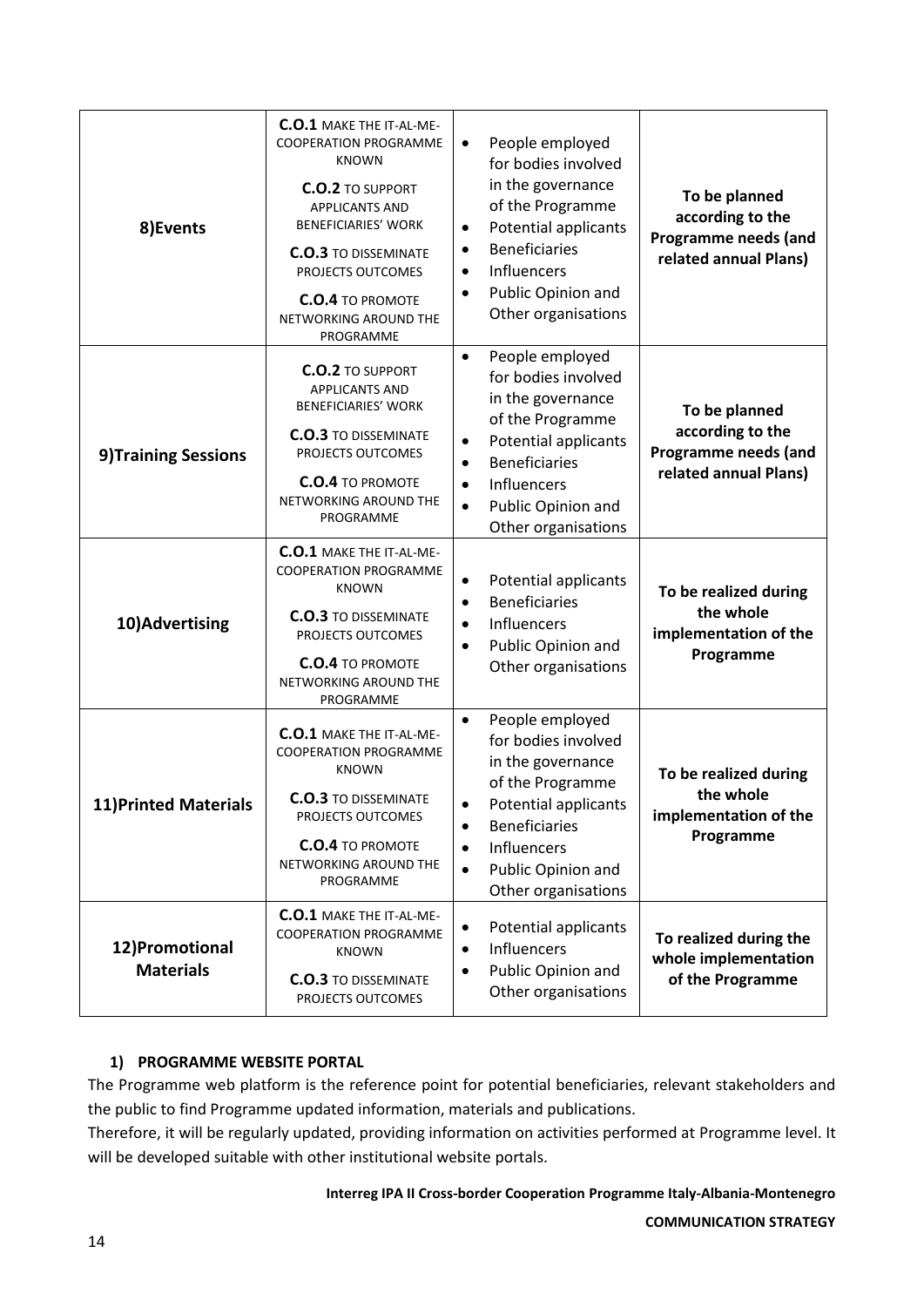Below, some of the most important information spread via web platform:

- Operational Programme
- Application package and relevant information to the execution of their tasks and the implementation of activities.
- Legal framework.
- Funding opportunities and the launching of application calls.
- All the other relevant information for potential beneficiaries (Programme news, events, new materials available, etc).
- Eligibility of expenditure and the other conditions to be met to qualify for support under the Programme.
- Templates, guidelines, manuals and other institutional documents.
- List of beneficiaries
- The National Contact Points to provide information on the Programmes;
- $\bullet$  FAQs.

In addition, the Programme website will host a specific section dedicated to the financed projects, their objectives, partnership, activities, events, results. Not only technical information and tools, but also a communicative approach to describe the stories underlying the projects, the main activities and the results obtained, with the purpose of spreading the Programme to the public. To this aim, the Puglia Region Cooperation website named Europuglia may host the Programme website, given the opportunity to count on a familiar tool, known at territorial and cross border level and already integrated with the most relevant search engine.

Dedicated sections or links to the Programme website may be developed in the existing websites of the Countries involved in the Programme.

#### **2) BRANDING**

The creation of a visual identity, a uniform and a coordinated image is basic to promote visibility and recognisability of the Programme throughout all the communication activities implemented by Programme bodies and beneficiaries.

The branding harmonisation with the overall EUSAIR strategy, in compliance with EU publicity rules, a more effective communication, better results and spending will be ensured.

An effective brand strategy provides a central idea, which all communications are unified around.

A strong branding strategy will increase visibility, facilitate recognition and engage "customers" and the community to identify with them. For this purpose, the logo will be declined in various forms and accompanied by a pay-off that summarizes the Programme key messages. It will be marked on all the internal and external communication materials and on the coordinated line (letterhead, envelopes, cards, folders, notebooks, etc.).

#### **3) MOBILE APP**

The Programme mobile app will enable the target audience to find all the information at their fingertips. It will be basic that the app will work on multiple mobile application platforms.

Below, some of the biggest benefits of the mobile app for the Programme:

- Building loyalty
- Reinforcing brand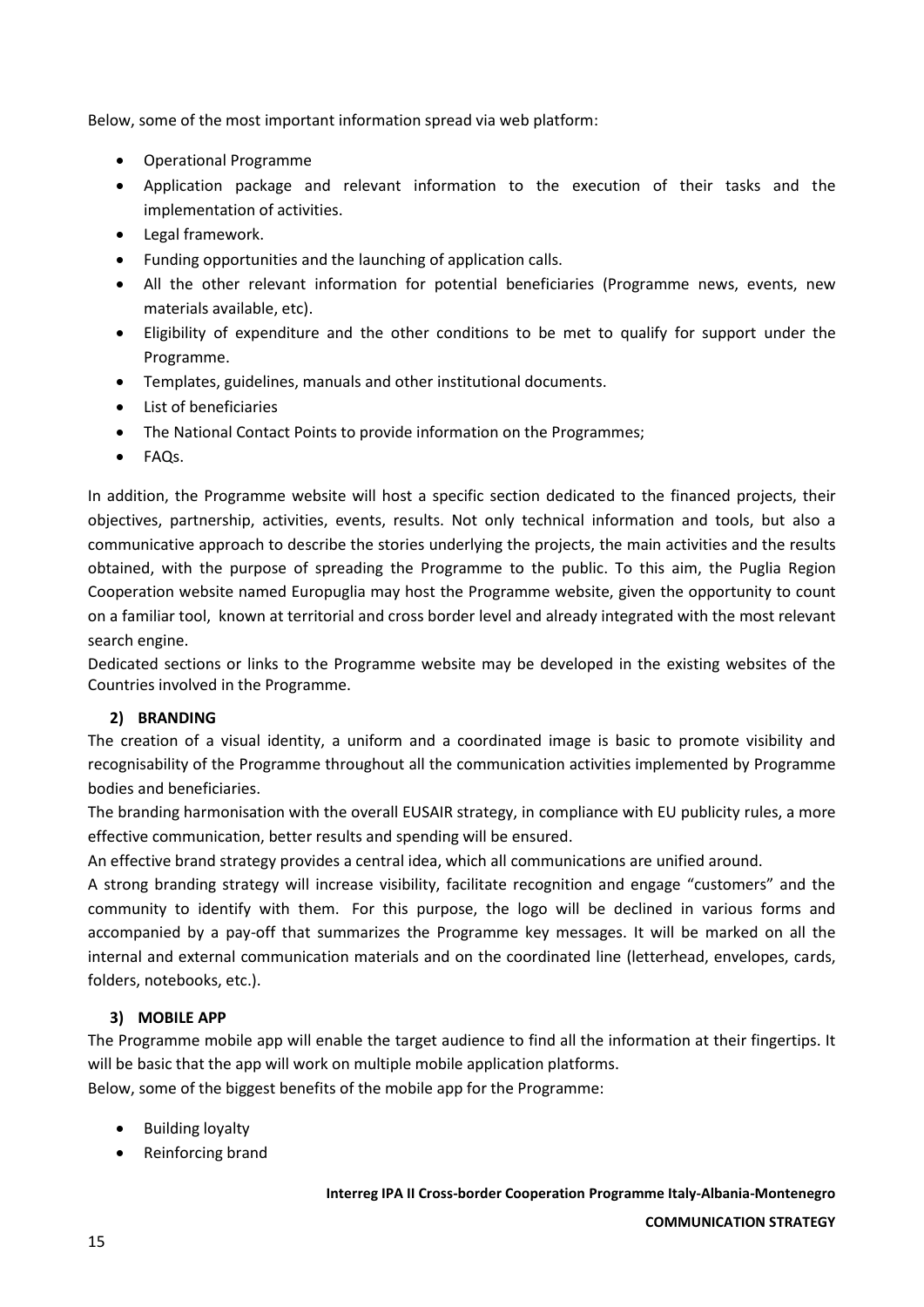- Increasing visibility
- Increasing accessibility
- Increasing exposure across mobile devices
- Ensuring equal opportunities to access Programme info

Below, some of the benefits of mobile apps for Programme audience:

- Easy access to the Programme
- Notifications of special events, like conferences, training sessions etc.
- One-touch access to contact information
- Fast, seamless appointment scheduling

The mobile app will reinforce the traditional "mailing list" strategy: currently, promotional email messages receive about a 4% read rate. Push notifications 97%.

Having a web presence alone is no longer sufficient, as online activity continues to shift to mobile.

The thematic mobile app will foster the creation of a community around the event, promoting the interaction among the different target group and also inside each of them, so that people can help each other and build a "bottom-up" network. In the same time, the target audience will interact with info points and communication bodies in an easier and faster way.

#### **4) PROGRAMME PUBLICATIONS**

Projects Catalogue and Best Practices Book publications are some of the institutional publications envisaged. They aim at strengthening the credibility of the Programme, by informing on the procedures and disseminating the results and good practices among the real and potential beneficiaries, the EU and National Media representatives and the Government Bodies.

To the insiders will be addressed the Communication Manual, a document that will contain operational guidelines and image to make it consistent with each other and homogeneous all the interventions of animation, awareness and training in the measure of the Programme. The delivery of instructions will ensure a harmonized communication strategy, with the purpose of providing guidelines for the coordinated and coherent implementation of the awareness and training interventions provided by the Programme.

#### **5) INFORMATION MATERIALS AND VIDEOS**

Brochures and information materials of various kinds will disseminate concise and easy-to-understand information about the Programme, and will be distributed to the different target groups.

The brochure, produced in both digital and printed format, will comprehensively inform on objectives and strategies of the Programme, highlighting the role of the EU in fostering the growth of the Programme in the intervention areas, the defined cross-cutting priorities at EU level (equal opportunities and nondiscrimination, sustainable development). The newsletter, sent at regular intervals (like 6 months), will inform on ongoing projects and initiatives. Programme dedicated videos might be produced, too, to promote Programme objectives and related results.

#### **6) PRESS OFFICE**

The press office, through the preparation of press releases and press kits, will spread to the reporters, and then to the Public Opinion, updated, proper and transparent information.

The press office will ensure the timely widespread and transparent dissemination of information about the Programme, enhancing the credibility of national and EU institutions and increasing dialogue with European citizens.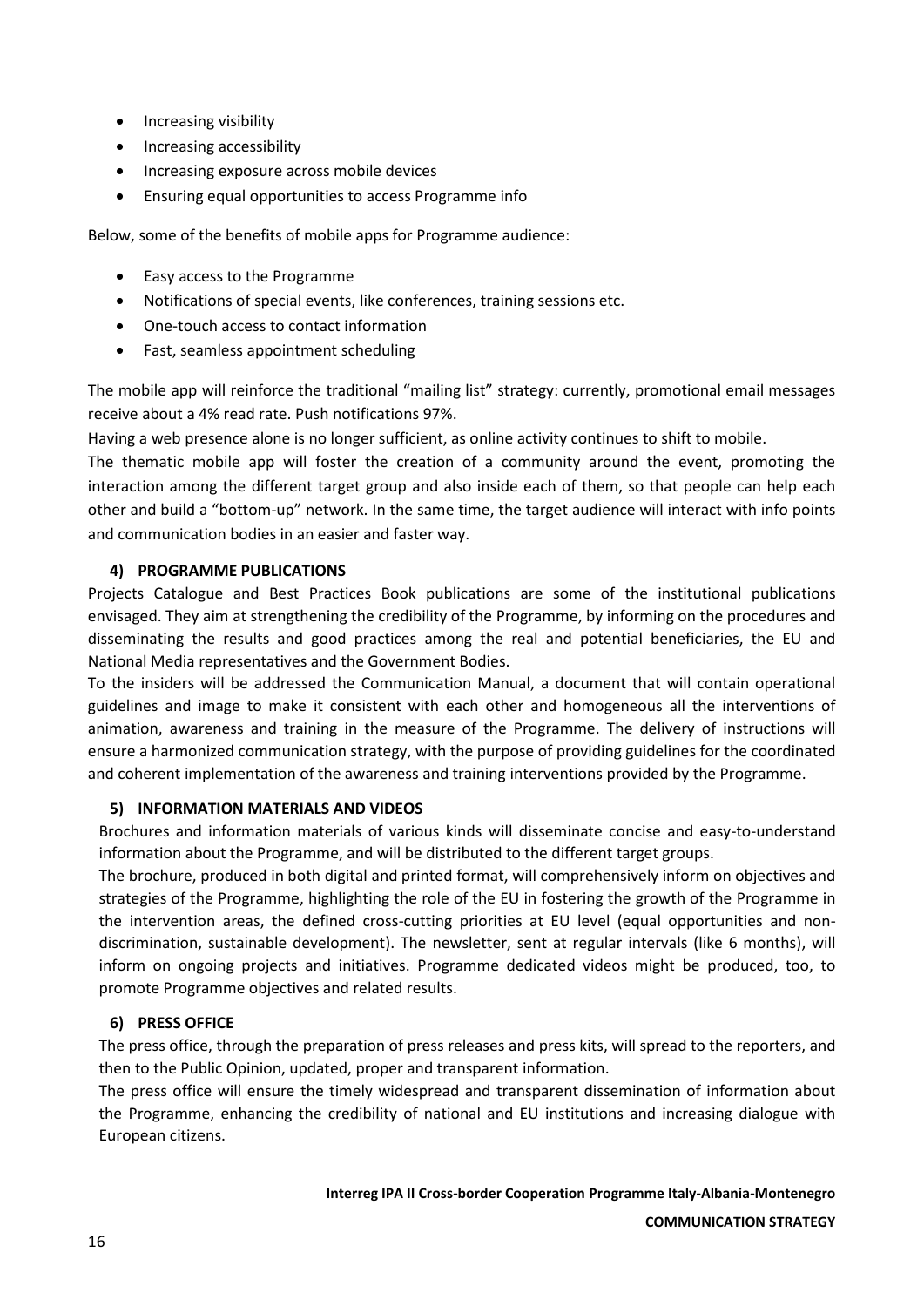Press conferences, foreseen in the launch phase and throughout the period of implementation of the Programme, are specific moments of meeting with the media, useful to the amplification and deepening of messages and the dissemination of results. They are also an opportunity to engage in a constructive dialogue the same media (and through them the citizens), involve them in raising awareness on Programme axes, highlight the EU institutions role and policies and provide the widest possible dissemination of objectives, strategies and results of the Programme at medium and long-term.

The press releases, both general and thematic, processed during the whole of the activities, will gather articles published, both paper and web ones, acting at the same time as outcome indicators.

#### **7) SOCIAL MEDIA**

Social media represent an effective and free way to reach and communicate directly with the widest target audiences in a more interactive way. Programme messages spreading through the main social platforms is envisaged, in order to generate real time interaction with current and potential relevant stakeholders. Therefore, the effectiveness of the social media strategy chosen, related to the Programme needs, will be monitored. The most appropriate social media platform. At a previous analysis, Facebook remains the most appropriate social medium, while others will be possibly selected for each Programme goal, type of news to be spread, services to be offered, synergies with the users.

#### **8) EVENTS**

Events are important opportunities to meet the different target audiences and enable a direct dialogue with them. Throughout the Programme, different types of events are envisaged, for example:

- **Launch event** will start the communication actions and focus on all the target audiences. The aim is to point the attention on the Programme, generate consensus on EU policies and inform on objectives and strategies.
- **Intermediate event** will be useful to communicate to the target audiences results and benefits reached since there, and point the Media attention on the Programme. It will also give news about the best practices and impacts on the area.
- **Closing event** will have the task of promoting and disseminating the Programme long-term results, highlighting the best practices, the benefits obtained and the environmental and socio-economic impacts on the area.
- **Info-days** are meetings aimed at improving the information flow to potential and real beneficiaries; they will be organised in the Programme areas to be defined, in order to inform about procedures and criteria for access to Programme funding.

#### **9) TRAINING SESSIONS**

Targeted training sessions will be organized, mainly addressed to beneficiaries. Training sessions will also be spread through e-learning tools, available on the Programme web portal and mobile app, to ensure wider audience, equal opportunities of access to Programme info and optimize costs; the relevant outcomes (ppt presentations, summary notes etc.) will be published on the Programme web portal and will be also available through the mobile app. Below, some examples of activities to be implemented:

- **Trainings and seminars,** for Programme bodies and beneficiates, will be targeted events planned to provide a concrete support and assistance during the implementation of the Programme.
- **Participatory planning workshops**, planned in occasion of the calls publication, are significant events, given their highly interactive nature: potential and real beneficiaries will have the opportunity to receive technical assistance and information about the elaboration of project proposals and activities implementation. The Workshop will also have the task of collecting project proposals, strengthening partnership opportunities among the beneficiaries and supporting the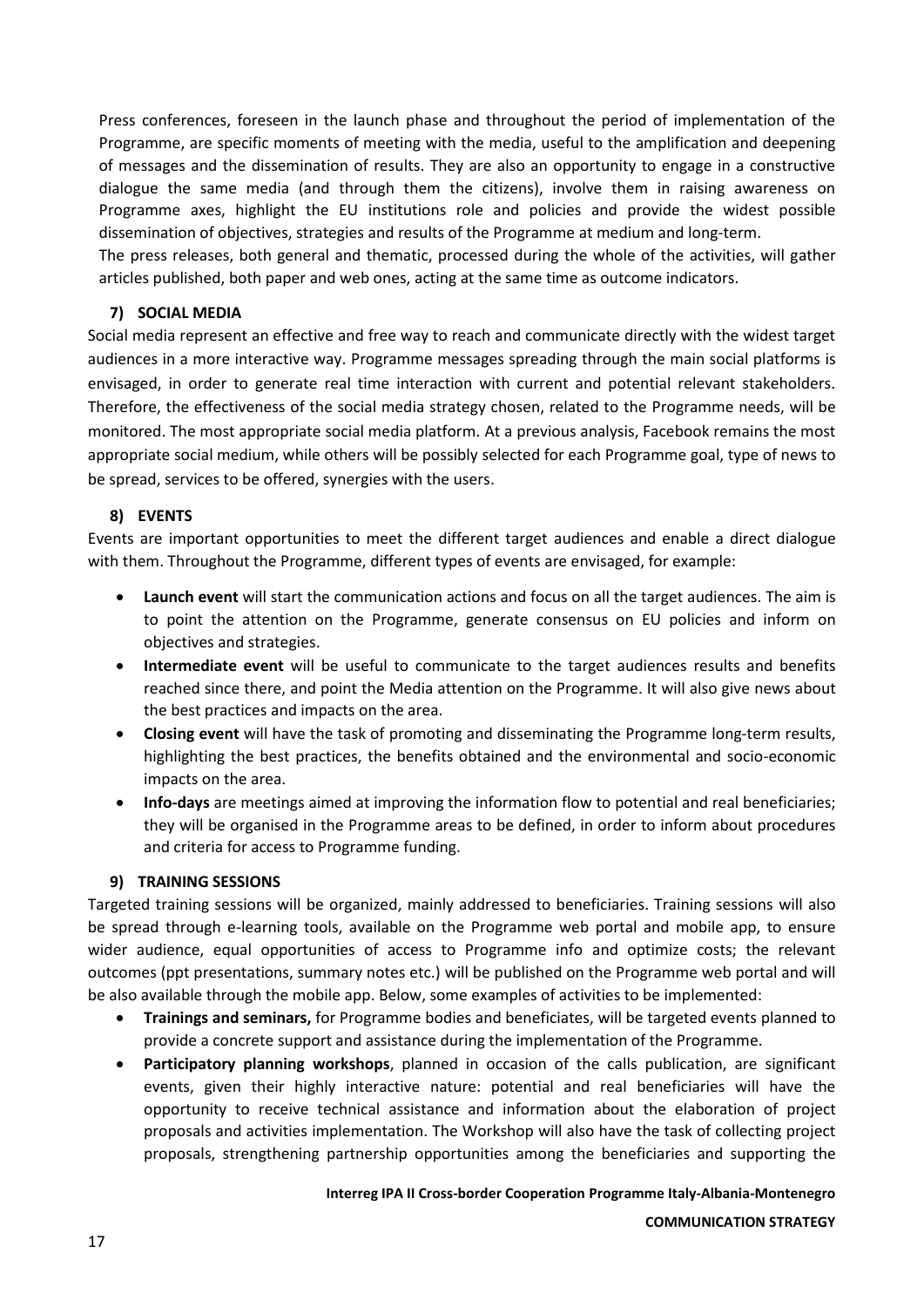creation of new partnership networks, gaining the maximum consensus in their strategies and the Programme objectives.

#### **10) ADVERTISING**

The Media (European, national, regional, specialized, on-line, TV, satellite channels press) are one of the privileged means for the dissemination of the Programme advertising to the targeted Groups, in particular the stakeholders operating at different levels and the EU citizens.

In order to inform a wider audience of the Programme initiatives and potentials, the purchase of advertising space in the major paper or web newspapers and magazines, for the publication of notices and advertorials texts, is envisaged.

By using the communication media, advertising campaigns will be implemented, in order to:

- Give Programme background information on the objectives, expected and obtained medium and longterm results.
- Spread information about the Programme, like the participation criteria, the planned and implemented Programme actions and underline the role played by the EU in enhancing the economic competitiveness, highlighting the respect of Community horizontal principles, disseminating the best practices and promoting the use of interregional co-operation actions.

In each of the advertising measures, it will be basic to enhance the role played by the EU, national and local authorities and the Programme in promoting competitiveness, creating new job opportunities, strengthening economic cohesion in the intervention areas through the dissemination of good practices and the use of inter-regional schemes.

#### **11) PRINTED MATERIALS**

To share information with a wide range of interested parties, printed materials will be planned and created according to the needs, with the purpose of being informative, clear and attractive to the targeted audiences.

Business cards, brochures and, in general, every printed material, where possible will contain QR CODE for the mobile app download, in order to spread this innovative service.

#### **12) PROMOTIONAL MATERIALS**

To spread the Programme image, increase visibility among the different stakeholders and raise awareness about the Programme priority axes and the EUSAIR overall objectives the promotional material will be envisaged (e.g. branded gadgets).

### <span id="page-17-0"></span>**8 Communication Responsibility**

In order to ensure a smooth implementation of the Programme information and communication measures, it is crucial that all the Programme implementing bodies will be actively involved in the smooth internal information flow, timely and efficient external communication with the relevant target groups, and keep the communication channel with the beneficiaries of the Programme constantly open.

The main responsibility related to the information and communication measures are in charge to the Managing Authority (MA).

The Communication Strategy is implemented by the Joint Secretariat (JS) and approved as well as monitored by the Joint Monitoring Committee. Besides the tasks managed on behalf of the Programme and with the support of the MA's Communication referent, the JS will manage the following tasks:

- drawing up the Programme Communication Plans;
- ensuring the preparation and the management of the visual identity of the Programme;
- ensuring the establishment, development and maintenance of the Programme web portal;
- providing information on the timing of implementation of communication activities and tools;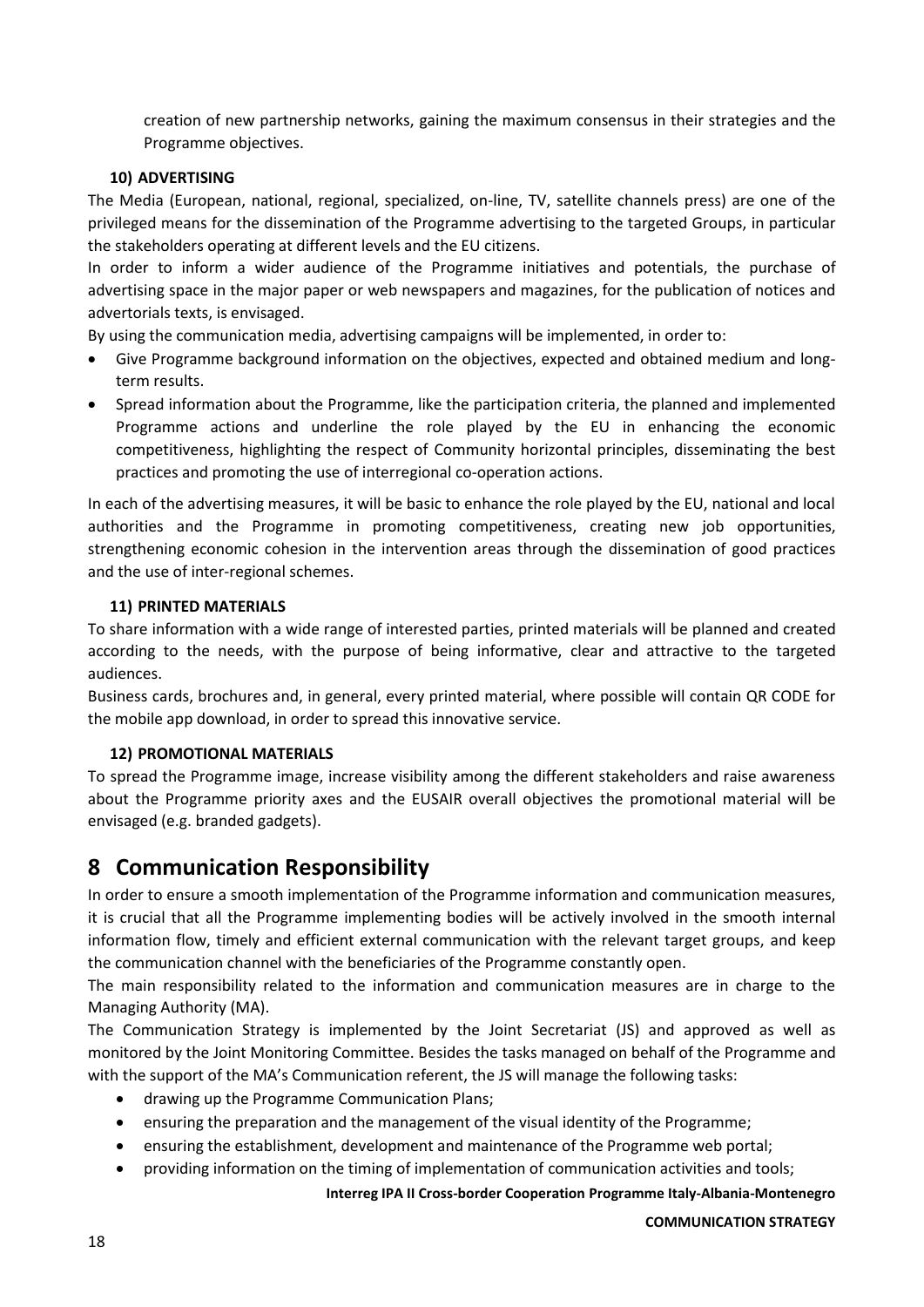- informing potential beneficiaries about the Programme funding opportunities;
- assisting the beneficiaries in the proper use of the Programme's visual designs;
- representing the Programme at national and international events, competitions, data collections etc.
- publicising to EU citizens the role and achievements of the Cohesion Policy and Funds, through information and communication actions about the results and impact of the Programme and its operations/projects.
- participating in communication initiatives of the EC, INTERACT and/or national organisations of Italy, Albania and Montenegro.

The Joint Monitoring Committee (JMC) is responsible for approving the Communication Strategy and monitoring the Programme communication annual plans.

The Responsible for the Communication Strategy of the Programme is:

Ms Isabella Tisci Responsible for Information and Communication of EU Programmes Puglia Region Mediterranean Department Tel. 0039/080/5406577 E-mail: [i.tisci@regione.puglia,it;](mailto:i.tisci@regione.puglia,it)

### <span id="page-18-0"></span>**9 Annual Communication Plans and Budget**

The communication strategy will be implemented through the annual communication plans. The Strategy also identifies the Programme structures in charge of its development, approval, implementation and monitoring, in accordance with the relevant EU Regulations.

According to art. 116.3 of Regulation (EU) No 1303/2013 the Managing Authority is in charge for providing the Joint Monitoring Committee with an annual communication plan including the activities and tools to be implemented in detail, and with a report on the activities implemented in the previous one.

The annual plan will include output and result indicators, budget and the addressed target groups.

National Contact Points will contribute to the implementation of the Programme communication work plans.

|                                              | $\frac{1}{2}$ 865.000,00 € (figure to be confirmed after the final |  |
|----------------------------------------------|--------------------------------------------------------------------|--|
|                                              | approval of the global Programme TA Financial                      |  |
| <b>Communication Strategy Overall Budget</b> | Plan)                                                              |  |

### <span id="page-18-1"></span>**10 Assessment procedures of the Communication Strategy**

The MA will put tools in place to measure the impact of the different communication outputs and results, and to potentially improve the effectiveness of the communication strategy, through measures that will be elaborated in detail in the future annual communication plans.

The key elements of communication will be evaluated as part of the Annual Implementation Report and the results will be presented to the Joint Monitoring Committee. Feedback surveys and needs assessments